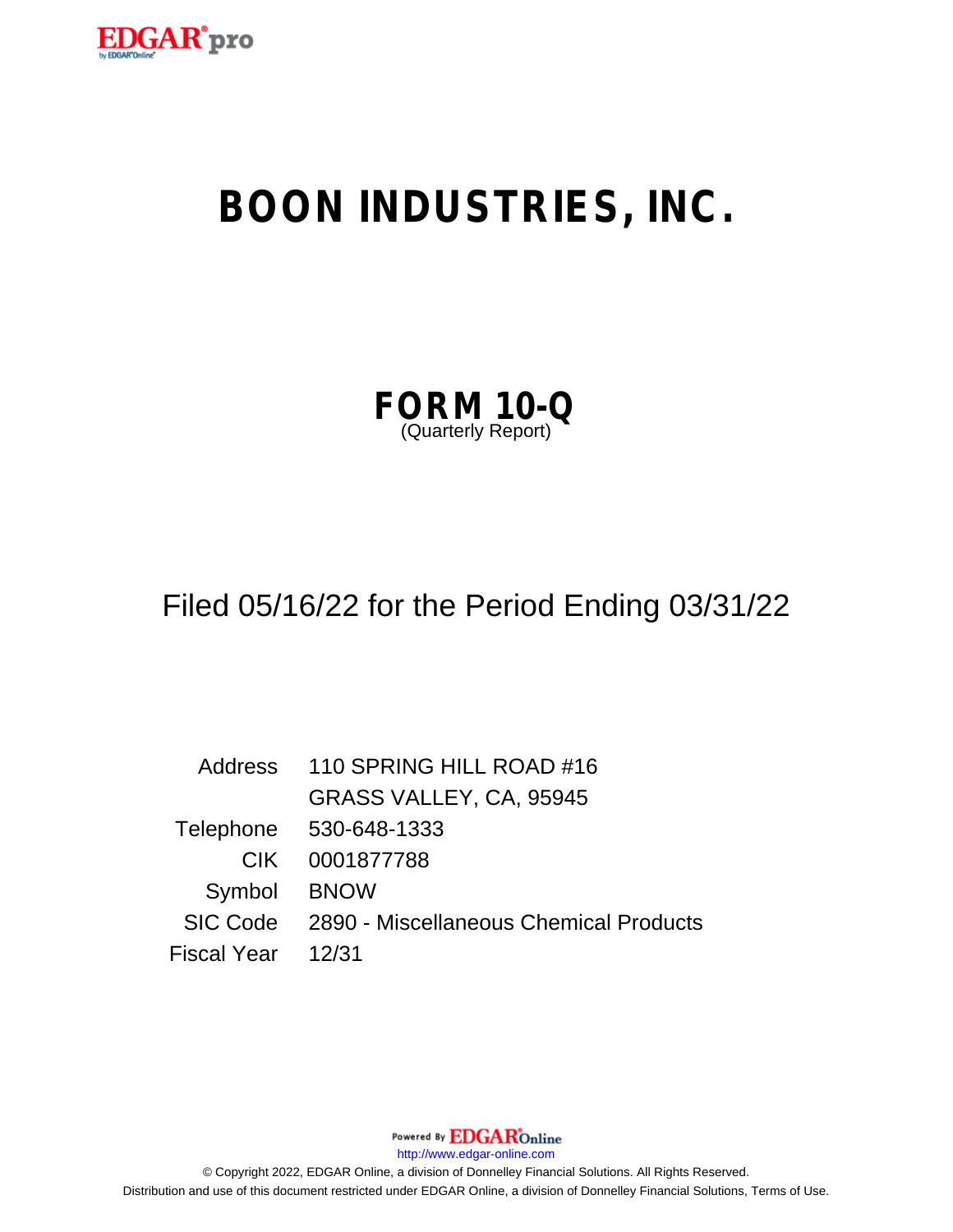### **UNITED STATES SECURITIES AND EXCHANGE COMMISSION**

Washington, D.C. 20549

### **FORM 10-O**

#### **OUARTERLY REPORT PURSUANT TO SECTION 13 OR 15(d) OF THE SECURITIES EXCHANGE ACT OF 1934** 囟

For the quarterly period ended March 31, 2022.

#### TRANSITION REPORT PURSUANT TO SECTION 13 OR 15(d) OF THE SECURITIES EXCHANGE ACT OF 1934 п

For the transition period from to to

Commission file number: 000-56325

## **BOON INDUSTRIES, INC.**

(Exact name of registrant as specified in its charter)

Oklahoma

(State or other jurisdiction of incorporation or organization)

84-5079920 (I.R.S. Employer) Identification No.)

110 Spring Hill Road #16, Grass Valley, California 95945

(Address of principal executive offices) (Zip Code)

 $(530)$  648-1333

(Registrant's telephone number, including area code)

Securities registered pursuant to Section 12(b) of the Exchange Act: None

Securities registered pursuant to Section  $12(g)$  of the Securities Exchange Act of 1934:

#### Common stock, par value \$0.0001

(Title of class)

Indicate by check mark whether the registrant (1) has filed all reports required to be filed by Section 13 or 15(d) of the Securities Exchange Act of 1934 during the preceding 12 months (or for such shorter period that the registrant was required to file such reports), and (2) has been subject to such filing requirements for the past 90 days. Yes  $\boxtimes$  No  $\square$ 

Indicate by check mark whether the registrant has submitted electronically every Interactive Data File required to be submitted pursuant to Rule 405 of Regulation S-T (§232.405 of this chapter) during the preceding 12 months (or for such shorter period that the registrant was required to submit such files) Yes  $\Sigma$  No  $\square$ 

Indicate by check mark whether the registrant is a large-accelerated filer, an accelerated filer, a non-accelerated filer, a smaller reporting company, or an emerging growth company. See the definitions of "large-accelerated filer", "accelerated filer," "smaller reporting company," and "emerging growth company" in Rule 12b-2 of the Exchange Act.

| Large-accelerated filer |   | Accelerated filer         |   |
|-------------------------|---|---------------------------|---|
| Non-accelerated filer   | ⊠ | Smaller reporting company | ⊠ |
|                         |   | Emerging growth company   | ⊠ |

If an emerging growth company, indicate by check mark if the registrant has elected not to use the extended transition period for complying with any new or revised financial accounting standards provided pursuant to Section 13(a) of the Exchange Act.  $\boxtimes$ 

Indicate by check mark whether the registrant is a shell company (as defined in Rule 12b-2 of the Exchange Act). Yes  $\Box$  No  $\boxtimes$ 

As of May 10, 2022, the registrant had 1,866,754,361 shares of common stock, \$0,0001 par value per share, outstanding.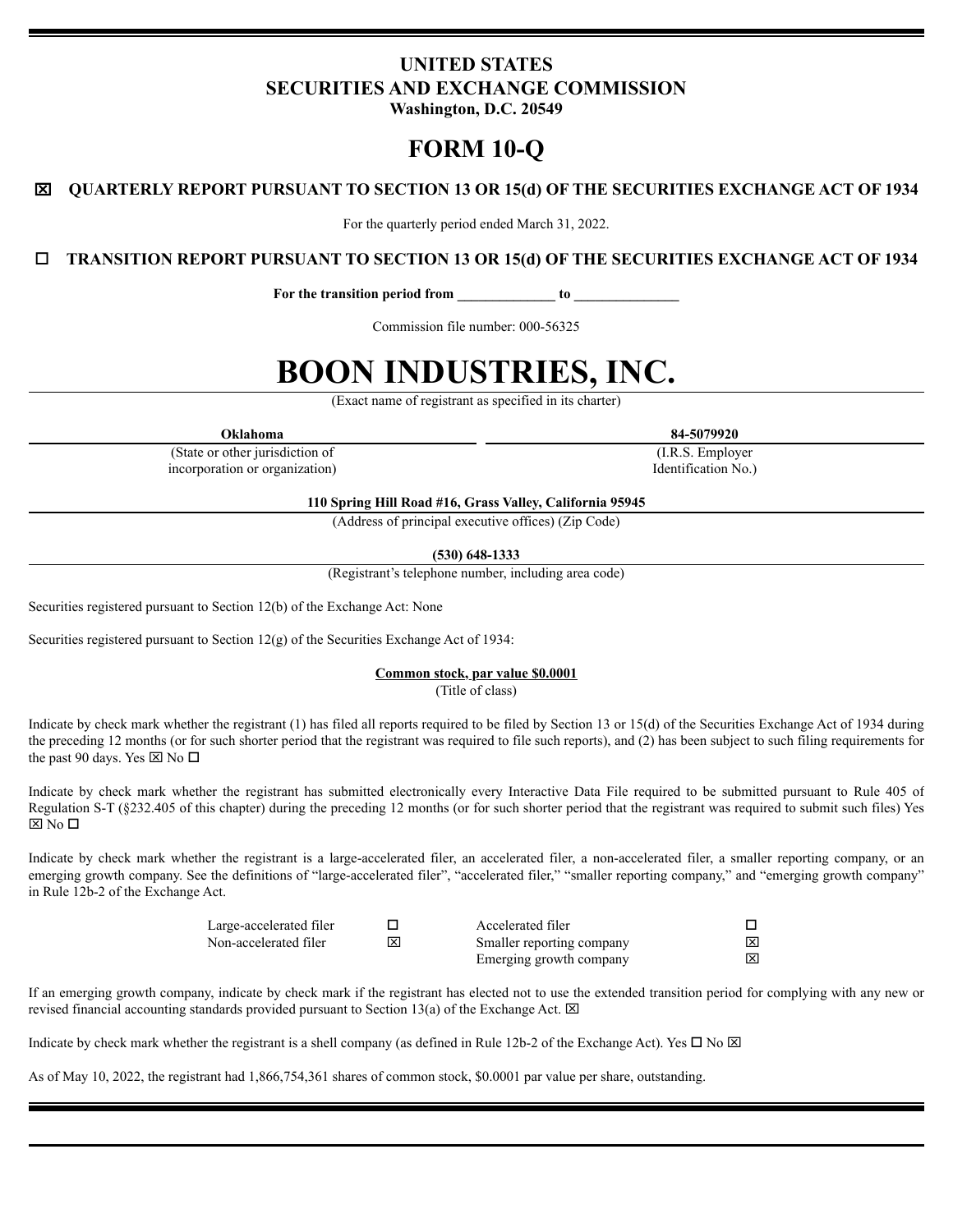### TABLE OF CONTENTS

| <b>Part I. Financial Information</b>                                                                                        | $\overline{3}$ |
|-----------------------------------------------------------------------------------------------------------------------------|----------------|
| Item 1. Consolidated Financial Statements                                                                                   |                |
| Consolidated Balance Sheets – As of March 31, 2022 (unaudited) and December 31, 2021 (audited)                              |                |
| Consolidated Statements of Operations – For the three months ended March 31, 2022, and 2021 (unaudited)                     |                |
| Consolidated Statements of Changes in Stockholders' Deficit for the three months ended March 31, 2022, and 2021 (unaudited) |                |
| Statements of Cash Flows – For the three months ended March 31, 2022, and 2021 (unaudited)                                  | 6              |
| <b>Notes to Consolidated Financial Statements</b>                                                                           |                |
| <u>Item 2. Management's Discussion and Analysis of Financial Condition and Results of Operations</u>                        | 22             |
| Item 3. Quantitative and Qualitative Disclosures about Market Risk                                                          | 25             |
| Item 4. Controls and Procedures                                                                                             | 25             |
|                                                                                                                             |                |
| <b>Part II. Other Information</b>                                                                                           | 26             |
| Item 1. Legal Proceedings                                                                                                   | 26             |
| Item 1A. Risk Factors                                                                                                       | 26             |
| <u>Item 2. Unregistered Sales of Equity Securities and Use of Proceeds</u>                                                  | 26             |
| Item 3. Defaults upon Senior Securities                                                                                     | 26             |
| Item 4. Mine Safety Disclosures                                                                                             | 26             |
| Item 5. Other Information                                                                                                   | 26             |
| Item 6. Exhibits                                                                                                            | 27             |
|                                                                                                                             |                |
| <b>Signatures</b>                                                                                                           | 28             |
|                                                                                                                             |                |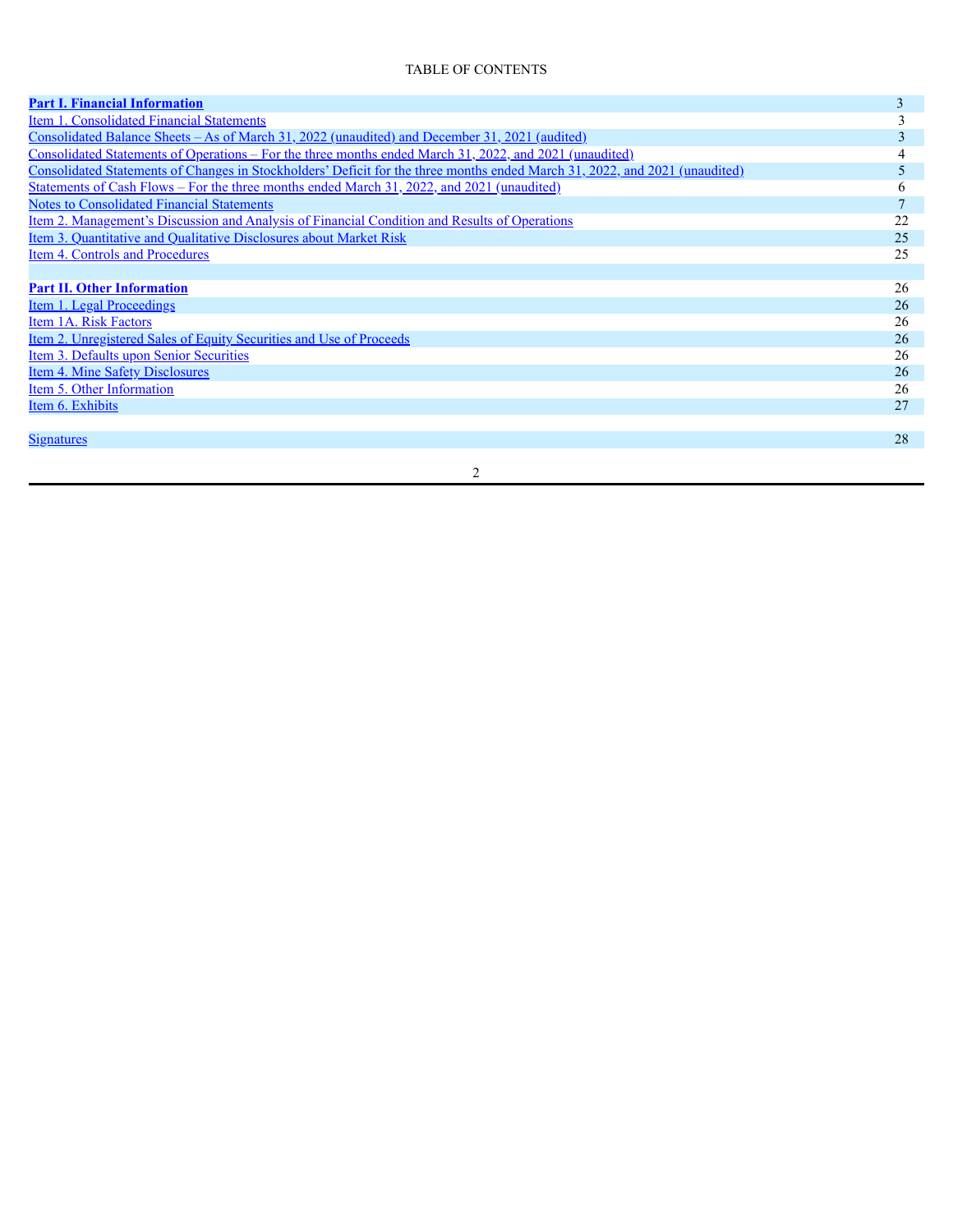#### **PART I — FINANCIAL INFORMATION**

#### Item 1. Consolidated Financial Statements

#### <span id="page-3-0"></span>**Boon Industries, Inc. Consolidated Balance Sheets As of March 31, 2022 (unaudited), and December 31, 2021**

|                                                                                                                                                                                                 | March 31,<br>2022 |                |               | December 31,<br>2021 |
|-------------------------------------------------------------------------------------------------------------------------------------------------------------------------------------------------|-------------------|----------------|---------------|----------------------|
| <b>ASSETS</b>                                                                                                                                                                                   |                   |                |               |                      |
| <b>Current Assets:</b>                                                                                                                                                                          |                   |                |               |                      |
| Cash and cash equivalents                                                                                                                                                                       | $\mathcal{S}$     | 2,675          | $\mathcal{S}$ | 23,360               |
| Accounts receivable                                                                                                                                                                             |                   | 3,240          |               | 16,693               |
| Inventory                                                                                                                                                                                       |                   | 12,358         |               | 8,403                |
| Prepaid expenses and other assets                                                                                                                                                               |                   | 55,648         |               | 78,648               |
| <b>Total Current Assets</b>                                                                                                                                                                     |                   | 73,921         |               | 127,104              |
| Property and equipment, net                                                                                                                                                                     |                   | 99,659         |               | 88,264               |
| Capitalized licensing fees, net                                                                                                                                                                 |                   | 1,875,000      |               | 2,025,000            |
| <b>TOTAL ASSETS</b>                                                                                                                                                                             | \$                | 2,048,580      | \$            | 2,240,368            |
| <b>LIABILITIES</b>                                                                                                                                                                              |                   |                |               |                      |
| Current Liabilities:                                                                                                                                                                            |                   |                |               |                      |
| Accounts payable                                                                                                                                                                                | $\mathbb{S}$      | 143,109        | \$            | 113,298              |
| Convertible notes payable, net of discount                                                                                                                                                      |                   | 1,151,754      |               | 949,063              |
| Loans payable                                                                                                                                                                                   |                   | 110,000        |               | 110,000              |
| Accrued interest                                                                                                                                                                                |                   | 175,459        |               | 135,057              |
| Derivative liability                                                                                                                                                                            |                   | 3,667,962      |               | 928,198              |
| Related party liabilities                                                                                                                                                                       |                   | 579,652        |               | 497,168              |
| Series A Preferred Liability: \$0.0001 par value; 20,000,000 shares authorized, 6,725,213 and 6,889,410 shares<br>issues and outstanding at March 31, 2022, and December 31, 2021, respectively |                   | 67,252,130     |               | 68,894,100           |
| <b>Total Current Liabilities</b>                                                                                                                                                                |                   | 73,080,066     |               | 71,626,884           |
|                                                                                                                                                                                                 |                   |                |               |                      |
| <b>Total Non-Current Liabilities</b>                                                                                                                                                            |                   |                |               |                      |
|                                                                                                                                                                                                 |                   |                |               |                      |
| <b>Total Liabilities</b>                                                                                                                                                                        |                   | 73,080,066     |               | 71,626,884           |
|                                                                                                                                                                                                 |                   |                |               |                      |
| Commitments and contingencies (note 10)                                                                                                                                                         |                   |                |               |                      |
| <b>STOCKHOLDERS' DEFICIT</b>                                                                                                                                                                    |                   |                |               |                      |
|                                                                                                                                                                                                 |                   |                |               |                      |
| Preferred stock, Series B: \$0.0001 par value; 1,000 shares authorized 1,000 shares issued and outstanding at March<br>31, 2022, and December 31, 2021                                          |                   |                |               |                      |
| Common stock, \$0.0001 par value; 30,000,000,000 shares authorized 1,438,186,504 and 400,511,582 shares issued                                                                                  |                   |                |               |                      |
| and outstanding at March 31, 2022, and December 31, 2021, respectively.                                                                                                                         |                   | 143,819        |               | 40,051               |
| <b>Stock Payable</b>                                                                                                                                                                            |                   | 400,000        |               | 250,000              |
| Additional paid in capital                                                                                                                                                                      |                   | (55, 821, 637) |               | (58, 490, 434)       |
| Accumulated deficit                                                                                                                                                                             |                   | (15,753,668)   |               | (11, 186, 133)       |
| Total Stockholders' Deficit                                                                                                                                                                     |                   | (71, 031, 486) |               | (69, 386, 516)       |
| TOTAL LIABILITIES AND SHAREHOLDERS' DEFICIT                                                                                                                                                     | \$                | 2,048,580      | S             | 2,240,368            |

The accompanying notes are an integral part of these unaudited consolidated financial statements.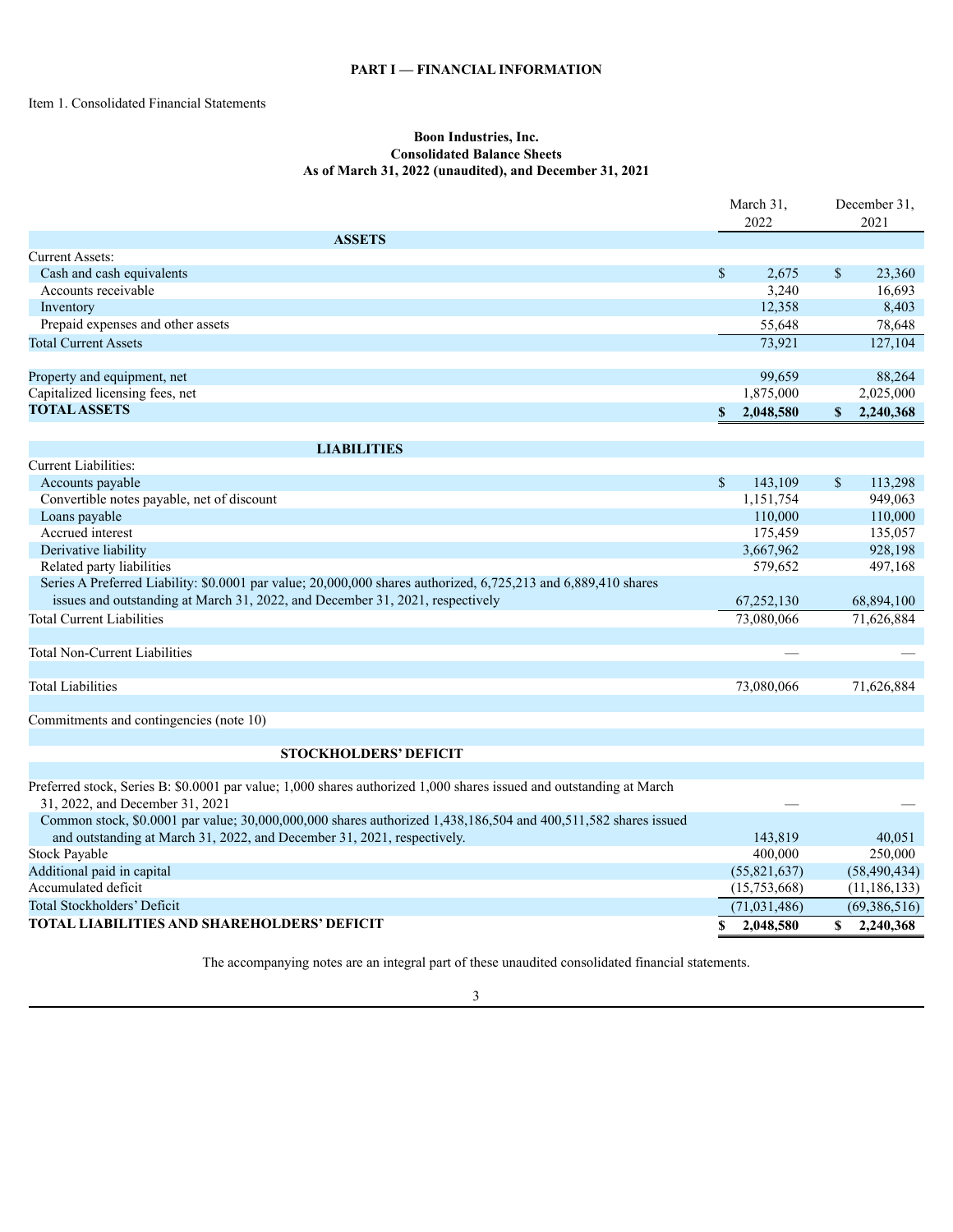#### **Boon Industries, Inc. Consolidated Statements of Operations For the Three Months Ended March 31, 2022, and 2021 (unaudited)**

|                                                                         |              | March 31.<br>2022 |              | March 31,<br>2021 |
|-------------------------------------------------------------------------|--------------|-------------------|--------------|-------------------|
| <b>Sales</b>                                                            | $\mathbb{S}$ | 25,451            | $\mathbf{s}$ | 20,236            |
| Cost of sales                                                           |              | 8,285             |              | 12,115            |
| Gross profit                                                            |              | 17,166            |              | 8,121             |
| <b>Operating expenses</b>                                               |              |                   |              |                   |
| Depreciation                                                            |              | 3,519             |              | 2,750             |
| General and administrative expenses                                     |              | 140,691           |              | 113,035           |
| Stock-based compensation                                                |              | 175,000           |              |                   |
| Licensing fees                                                          |              | 150,000           |              | 150,000           |
| Professional fees                                                       |              | 46,823            |              | 16,364            |
| Salaries and wages                                                      |              | 90,500            |              | 90,500            |
| Total operating expenses                                                |              | 606,533           |              | 372,649           |
| Loss from operations                                                    |              | (589, 367)        |              | (364, 528)        |
| Other income (expense)                                                  |              |                   |              |                   |
| Change in fair value of derivative liability                            |              | (2,479,279)       |              | 1,904,288         |
| Loss on Series A conversion                                             |              | (1, 130, 595)     |              | (709, 933)        |
| Interest expense, net                                                   |              | (368, 294)        |              | (225, 881)        |
| Total other expense                                                     |              | (3,978,168)       |              | 968,474           |
| Net loss before income taxes                                            |              | (4, 567, 535)     |              | 603,946           |
| Income tax expense                                                      |              |                   |              |                   |
| <b>Net loss</b>                                                         |              | (4,567,535)       | \$           | 603,946           |
|                                                                         |              |                   |              |                   |
| Weighted average number of common shares outstanding, basic and diluted |              | 887, 878, 849     |              | 48,090,149        |
| Basic and diluted net loss per common share                             | \$           | (0.01)            | \$           | 0.01              |

The accompanying notes are an integral part of these unaudited consolidated financial statements.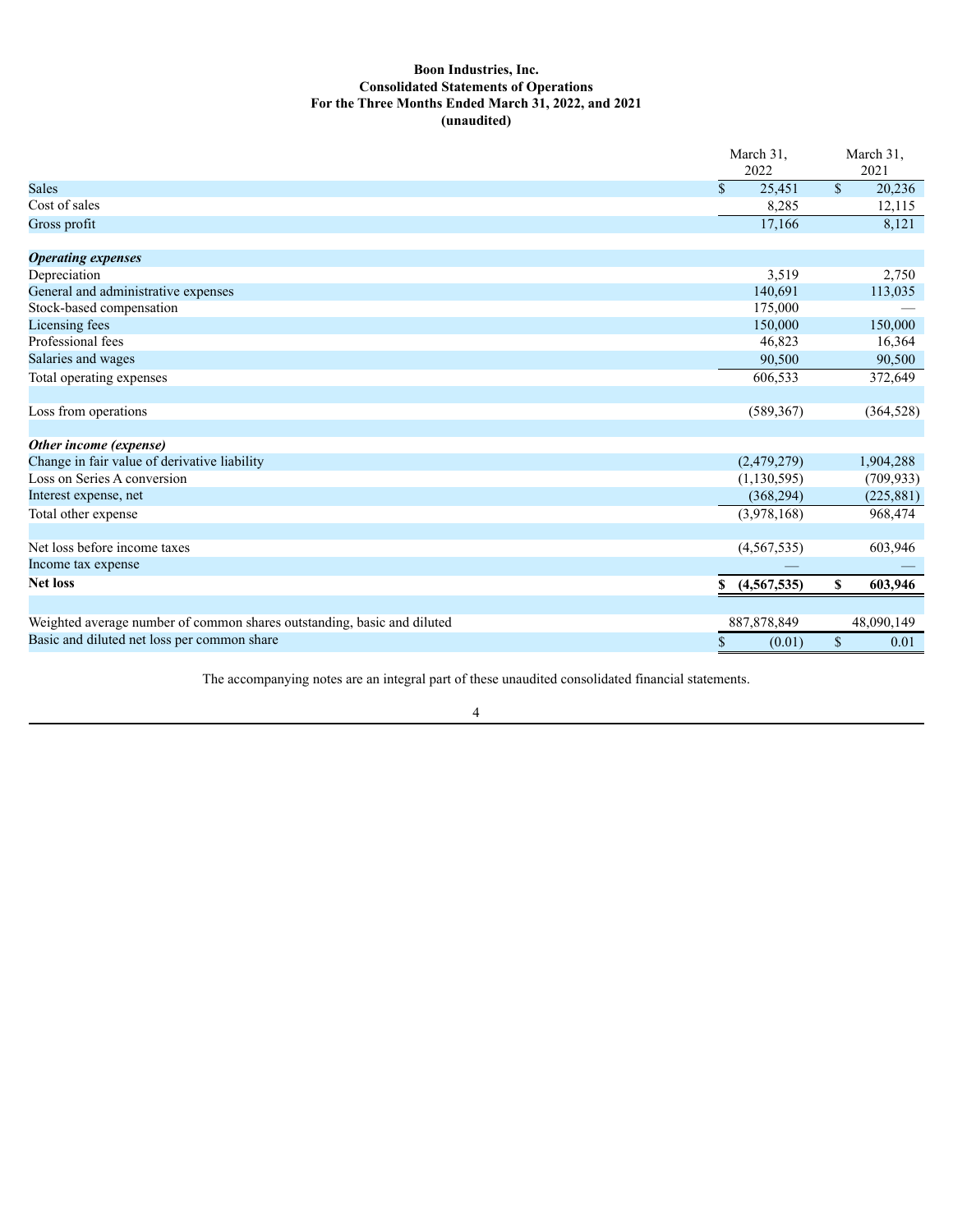#### <span id="page-5-0"></span>**Boon Industries, Inc. Statement of Stockholders' Deficit For the Three Months Ended March 31, 2022, and 2021 (Unaudited)**

|                                                                               | Preferred Stock                  | Series A |        | Preferred Stock                         | Series B     |        | Common Stock                  |              |           | Additional<br>Paid-In            |                      | Accumulated            | Total<br>Stockholders'            |
|-------------------------------------------------------------------------------|----------------------------------|----------|--------|-----------------------------------------|--------------|--------|-------------------------------|--------------|-----------|----------------------------------|----------------------|------------------------|-----------------------------------|
|                                                                               | <b>Shares</b>                    |          | Amount | Shares                                  |              | Amount | Shares                        |              | Amount    | Capital                          | <b>Stock Payable</b> | Deficit                | Deficit                           |
| <b>Balance at December 31,</b><br>2021                                        |                                  |          |        | 1,000                                   |              |        | 400,511,582                   |              | \$40,051  | \$ (58, 490, 434)                | 250,000              | \$(11,186,133)         | \$ (69,386,516)                   |
| Shares of common stock issued<br>pursuant to conversion<br>preferred stock    |                                  |          |        |                                         |              |        | 1,037,674,922                 |              | 103,768   | 2,668,797                        |                      |                        | 2,772,565                         |
| Preferred stock issuable<br>pursuant to consulting and<br>director agreements |                                  |          |        |                                         |              |        |                               |              |           |                                  | 150,000              |                        | 150,000                           |
| Net loss                                                                      |                                  |          |        |                                         |              |        |                               |              |           |                                  |                      | (4,567,535)            | (4,567,535)                       |
| Balance at March 31, 2022                                                     | $\overline{\phantom{0}}$         |          |        | 1,000                                   |              | --     | 1,438,186,504                 |              | \$143,819 | \$ (55,821,637)                  | 400,000              | \$(15,753,668)         | (71, 031, 486)                    |
|                                                                               | Preferred Stock<br><b>Shares</b> | Series A | Amount | <b>Preferred Stock</b><br><b>Shares</b> | Series B     | Amount | Common Stock<br><b>Shares</b> |              | Amount    | Additional<br>Paid-In<br>Capital | Stock Payable        | Accumulated<br>Deficit | Total<br>Stockholders'<br>Deficit |
| <b>Balance at December 31,</b><br>2020                                        |                                  |          |        | 1.000                                   | $\mathbf{s}$ |        | 42,072,603                    | $\mathbf{s}$ | 4,207     | \$(191,388,001)                  |                      | \$(5,316,107)          | \$(196,699,901)                   |
| Preferred stock cancelled<br>Shares of common stock issued                    |                                  |          |        |                                         |              |        |                               |              |           | 125,025,000                      |                      |                        | 125,025,000                       |
| pursuant to conversion<br>preferred stock                                     |                                  |          |        |                                         |              |        | 15,092,546                    |              | 1,509     | 2,450,343                        |                      |                        | 2,451,852                         |
| Net Income                                                                    |                                  |          |        |                                         |              |        |                               |              |           |                                  |                      | 603,946                | 603,946                           |
| Balance at March 31, 2021                                                     |                                  |          |        | 1,000                                   |              |        | 57,165,149                    |              | 5,716     | (63,912,658)                     | --                   | (4,712,161)            | (68, 619, 103)                    |

The accompanying notes are an integral part of these unaudited consolidated financial statements.

5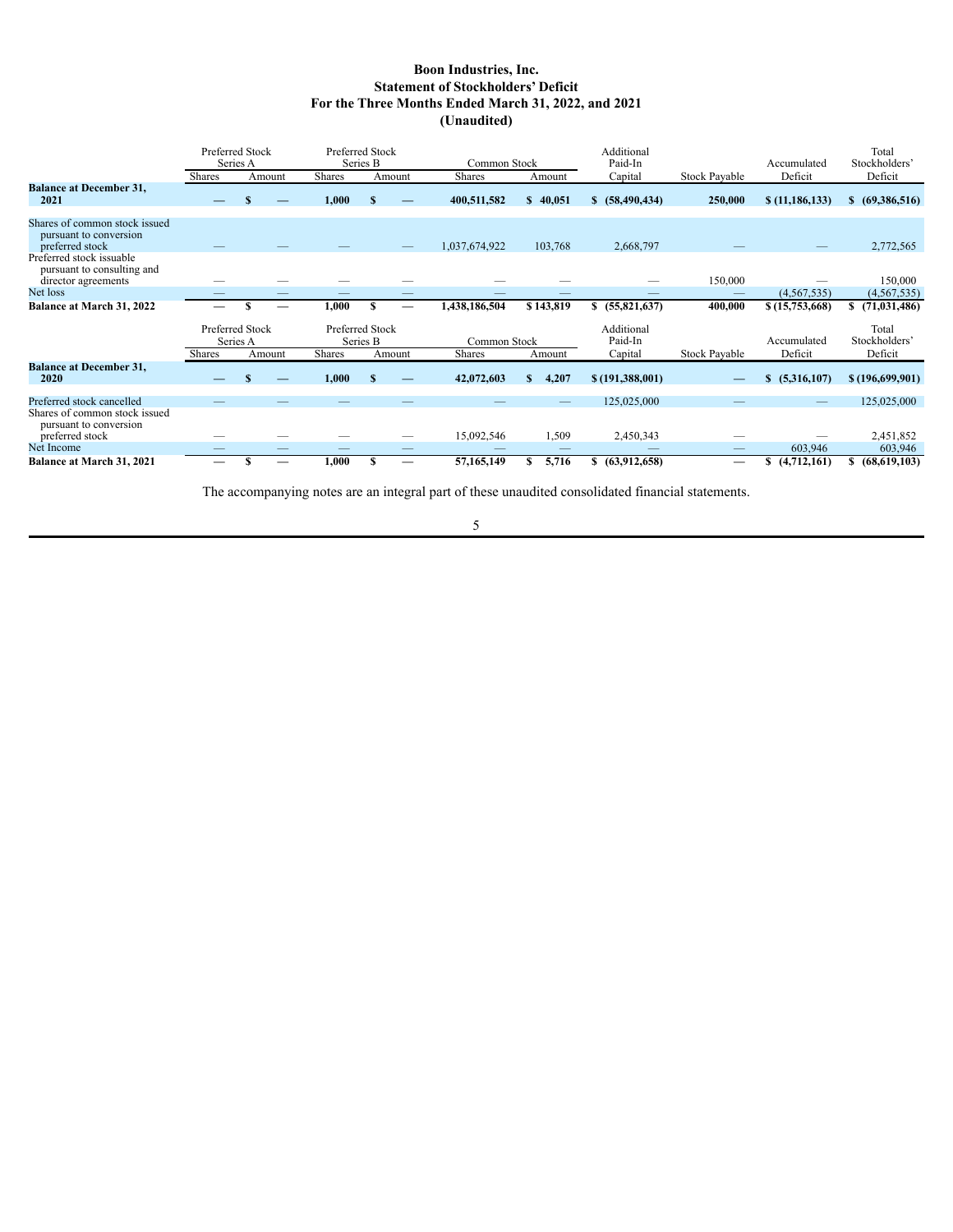#### <span id="page-6-0"></span>**Boon Industries, Inc. Statements of Cash Flows For the Three Months Ended March 31, 2022, and 2021 (Unaudited)**

|                                                                                |               | March 31,<br>2022 |    | March 31,<br>2021 |
|--------------------------------------------------------------------------------|---------------|-------------------|----|-------------------|
| Cash flows from operating activities:                                          |               |                   |    |                   |
| Net loss                                                                       |               | (4,567,535)       | \$ | 603,946           |
| Adjustments to reconcile net loss to net cash used in operating activities:    |               |                   |    |                   |
| Depreciation                                                                   |               | 3,519             |    | 2,750             |
| Amortization of convertible debt discount                                      |               | 202,626           |    | 202,021           |
| Amortization capitalized license fees                                          |               | 150,000           |    | 150,000           |
| Change in fair value of derivative liability                                   |               | 2,479,279         |    | (1,904,288)       |
| Stock-based compensation                                                       |               | 175,000           |    |                   |
| Non-cash interest expense                                                      |               | 115,156           |    |                   |
| Loss on Series A conversion                                                    |               | 1,130,595         |    | 709,933           |
| Decrease (increase) in operating assets and liabilities                        |               |                   |    |                   |
| Accounts receivable                                                            |               | 13,453            |    |                   |
| Inventory                                                                      |               | (3,955)           |    | 6,889             |
| Prepaid & other assets                                                         |               | (2,000)           |    | 126               |
| Accounts payable                                                               |               | 29,811            |    | (770)             |
| Related party liabilities                                                      |               | 82,484            |    |                   |
| Accrued interest                                                               |               | 40,402            |    | 14.573            |
| Net cash used in operating activities                                          |               | (151, 165)        |    | (214, 820)        |
|                                                                                |               |                   |    |                   |
| Cash flows from investing activities:                                          |               |                   |    |                   |
| Acquisition of property & equipment                                            |               | (14,914)          |    |                   |
| Net cash used in investing activities                                          |               | (14, 914)         |    |                   |
|                                                                                |               |                   |    |                   |
| Cash flows from financing activities:                                          |               |                   |    |                   |
| Proceeds from convertible debt                                                 |               | 145,394           |    | 149,000           |
| Related party liabilities                                                      |               |                   |    | 90,378            |
| Net cash provided by financing activities                                      |               | 145,394           |    | 239,378           |
|                                                                                |               |                   |    |                   |
| Net increase in cash                                                           |               | (20, 685)         |    | 24,558            |
|                                                                                |               |                   |    |                   |
| Cash, beginning of period                                                      |               | 23,360            |    | 7,192             |
| Cash, end of period                                                            | \$            | 2,675             | \$ | 31,750            |
|                                                                                |               |                   |    |                   |
| <b>Supplemental Disclosures of Cash Flow Information</b>                       |               |                   |    |                   |
|                                                                                |               |                   |    |                   |
| Cash paid for interest                                                         | \$            | 2,502             | \$ |                   |
| Cash paid for taxes                                                            | $\mathsf{\$}$ |                   | \$ |                   |
|                                                                                |               |                   |    |                   |
| <b>Supplemental Disclosures of Non-Cash Investing and Financing Activities</b> |               |                   |    |                   |
|                                                                                |               |                   |    |                   |
| Original debt discount conversion feature                                      | \$            | 145,329           | \$ | 50,000            |
| Preferred stock cancelled and returned to treasury                             | \$            |                   |    | \$125,025,000     |

The accompanying notes are an integral part of these unaudited consolidated financial statements.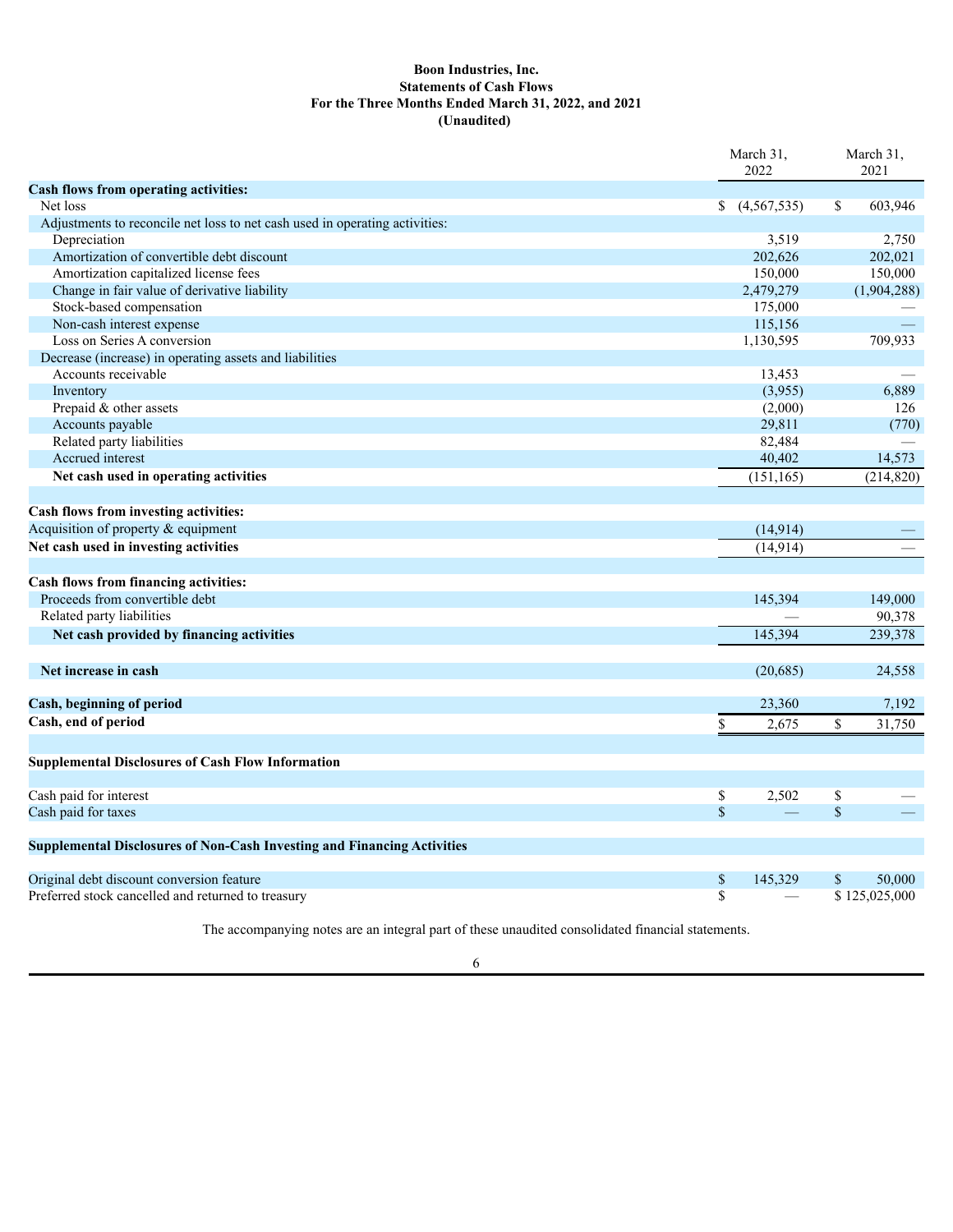#### <span id="page-7-0"></span>**Boon Industries, Inc. Notes to the Consolidated Financial Statements**

#### **NOTE 1 – NATURE OF OPERATIONS AND GOING CONCERN**

#### *Nature of Operations*

Boon Industries, Inc. ("Boon," the "Company," "we," "us" and "our") is an innovative bioscience company that has developed chemical solutions for the agricultural, food and beverage, hospitality, and medical industries. DiOx+, our flagship product, is a disinfectant sterilizer that kills harmful pathogens without dangerous toxic exposure to the user or the environment. DiOx+ is an activated chlorine dioxide (Cl02) broad spectrum disinfectant that protects the environment and human health from viruses, bacteria and harmful by-products left by other cleaning sanitizers, without a harsh smell or skin irritation. DiOx+ is effective against aerobic and non-aerobic bacteria, viruses, molds, fungi, algae, protozoa, and spores.

Our proprietary chemical formulas and processes make DiOx+ ideal for sterilizing mission critical, high value medical equipment and disinfecting air and surfaces in laboratory and hospital environments. DiOx+ helps protect agricultural crops from disease, can be used in water treatment systems, and helps reduce operational costs in warehousing, and distribution centers, and ecommerce support facilities.

We manufacture DiOx+ in the U.S. at our production facility located in Grass Valley, California. We also manufacture customized "white label" products for the food and beverage industry at the facility we lease in Grants Pass, Oregon.

These white label products are predominantly tinctures of liquid nutritional supplements that utilize nano-emulsification to suspend particles in a solution.

#### *Holding Company Parent-subsidiary Formation*

On March 2, 2020, the Company became the parent and successor issuer of Leaf of Faith Beverage, Inc. ("LOFB"), pursuant to a parent-subsidiary reorganization with LOFB, pursuant to Section 1081(g) of the Oklahoma Act, which was executed by Leaf of Faith Beverage, Inc., Boon Industries, Inc., and Leaf of Faith Beverage Merger Sub, Inc. Boon Industries, Inc. was incorporated in Oklahoma on March 2, 2020.

Under the Agreement and plan of merger, Leaf of Faith Beverage, Inc. merged into Leaf of Faith Beverage Merger Sub, Inc. and Leaf of Faith Beverage, Inc. ceased to exist, wherein Leaf of Faith Beverage Merger Sub, Inc. became the survivor and successor, having acquired all of Leaf of Faith Beverage, Inc. assets, rights financial statements, obligations, and liabilities as the constituent or resulting corporation. Boon Industries, Inc. became the parent and the holding company of Leaf of Faith Beverage Merger Sub, Inc. under the Parent Subsidiary formation which was in compliance with Section 1081(g) of the Oklahoma Act. Upon consummation of the Parent Subsidiary formation, each issued and outstanding share of capital stock of the former Leaf of Faith Beverage, Inc. was transmuted into and represented the identical equity structure of Boon Industries, Inc. (on a share-for-share basis) being of the same designations, rights, powers and preferences, and qualifications, limitations, and restrictions. Boon Industries, Inc. was the issuer since the former Leaf of Faith Beverage, Inc. equity structure was transmuted pursuant to Section  $1081(g)$  as the current issued and outstanding equities of Boon Industries, Inc.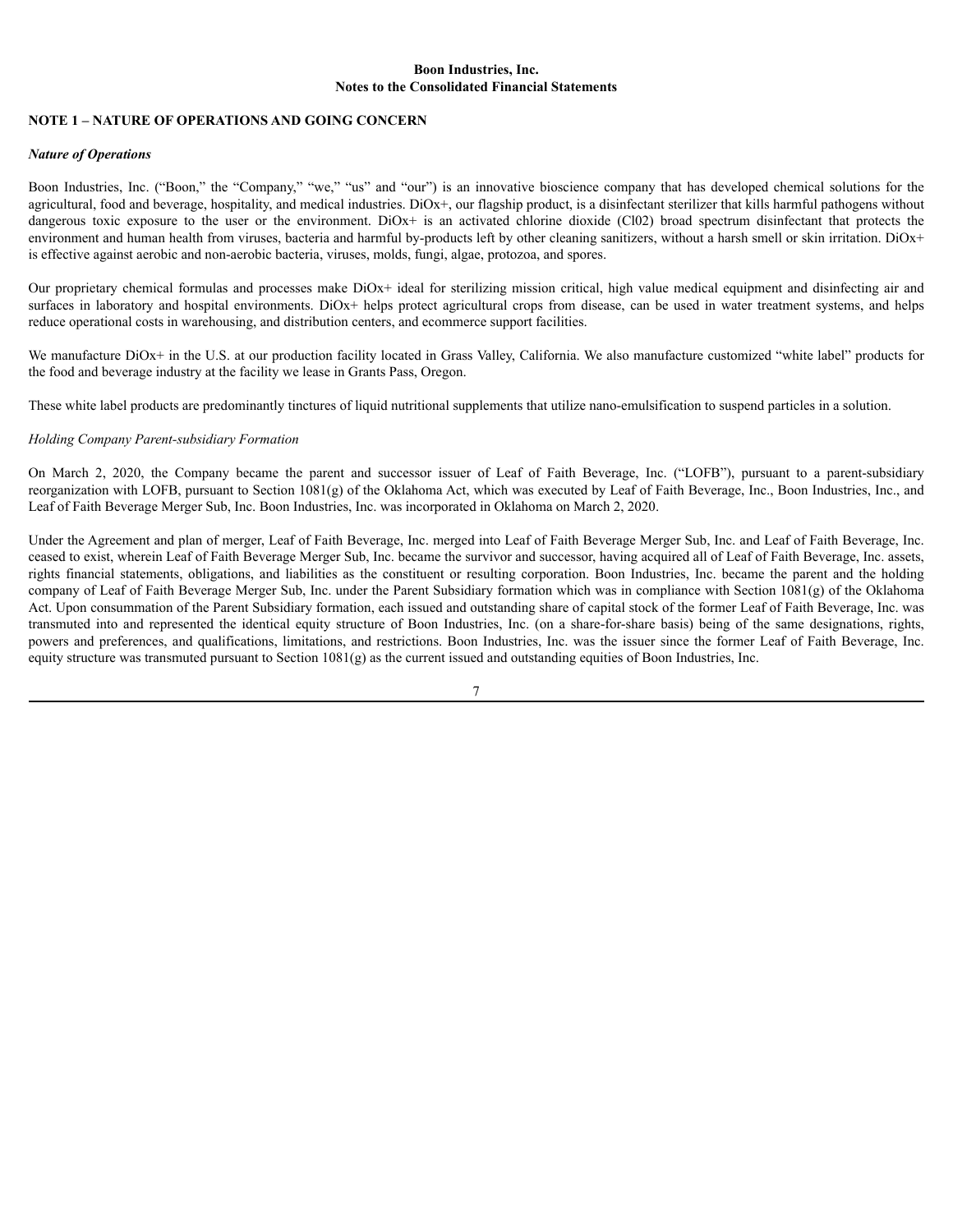#### *Change of Control/ Asset Purchase*

On March 2, 2020, Boon Industries, Inc. completed an Asset Purchase Agreement with Matrix of Life Tech Trust, an Oregon Trust, a Trust with ongoing operations ("Matrix'). The Asset Purchase was in compliance with Section 368(a)(l)(B) of the Internal Revenue Code of 1986, as amended and resulted in a change in control of Boon Industries, Inc. Boon Industries, Inc., is an operating business with ongoing operations since its date of incorporation on March 2, 2020, to present. From the date of incorporation, Boon Industries, Inc., has had ongoing operations and is therefore an "Issuer" that is not, and has never been a "Shell Company" or ever was a "Former Shell Company" as defined in Rule 144(i) of the Act.

Matrix of Life Tech Trust (the "Trust") was established in October of 2011 by Justin Gonzalez, as trustee, for the benefit of his children to develop proprietary technologies in emulsification with applications in the beverage and nutritional supplement industries. The Trust was initially funded by cash from Mr. Gonzalez to engage in its business. Beginning in 2012 the Trust conducted water bottling operations in Grants Pass, Oregon, where it produced bottled water and a range of products for the health and wellness industry, until the sale of its assets to us in March 2020.

For financial reporting purposes, the Matrix acquisition represents a capital transaction of Matrix of Life Tech Trust or a Business combination under common control accounted for under ASC 805-50, because the sellers of Matrix of Life Tech Trust controlled the Company before the merger and immediately following the completion of the transaction. As such, Matrix of Life Tech Trust is deemed to the accounting acquirer in the transaction and, consequently, the transaction is being treated as a recapitalization of Matrix of Life Tech Trust. Accordingly, the assets and liabilities and the historical operations that will be reflected in the Company's ongoing financial statements will be those of Matrix of Life Tech Trust and will be recorded at the historical cost basis of Matrix of Life Tech Trust. The Company's assets, liabilities and results of operations will be consolidated with the assets, liabilities, and results of operations of Matrix of Life Tech Trust after consummation of the merger. The Company's historical capital accounts will be retroactively adjusted to reflect the equivalent number of shares issued by the Company in the merger while Matrix of Life Trust's historical retained earnings will be carried forward. The historical financial statements of the Company before the Merger will be replaced with the historical statements of Matrix of Life Tech Trust before the merger in all future filings with the Securities and Exchange Commission, or "SEC".

#### *Liquidity and Going Concern*

The accompanying financial statements have been prepared assuming the Company will continue as a going concern. As of March 31, 2022, the Company's current liabilities exceeded its current assets by approximately \$73,006,000. The Company has recorded a net loss of \$4,567,535 for the three months ended March 31, 2022, has negative cash flow from operations of approximately \$151,200, has an accumulated deficit of \$15,753,668 as of March 31, 2022, and has limited business operations, which raises substantial doubt about the Company's ability to continue as a going concern.

The ability of the Company to meet its commitments as they become payable is dependent on the ability of the Company to obtain necessary financing or achieving a profitable level of operations.

The Company has arranged financing and intends to utilize the cash received to fund its operations. The Company plans to seek additional financing, if necessary, in private or public equity offering to secure future funding for operations. If the Company is not able to secure additional funding, the implementation of the Company's business plan will be impaired. There can be no assurance that such additional financing will be available to the Company on acceptable terms or at all.

These financial statements do not give effect to adjustments to the amounts and classification to assets and liabilities that would be necessary should the Company be unable to continue as a going concern.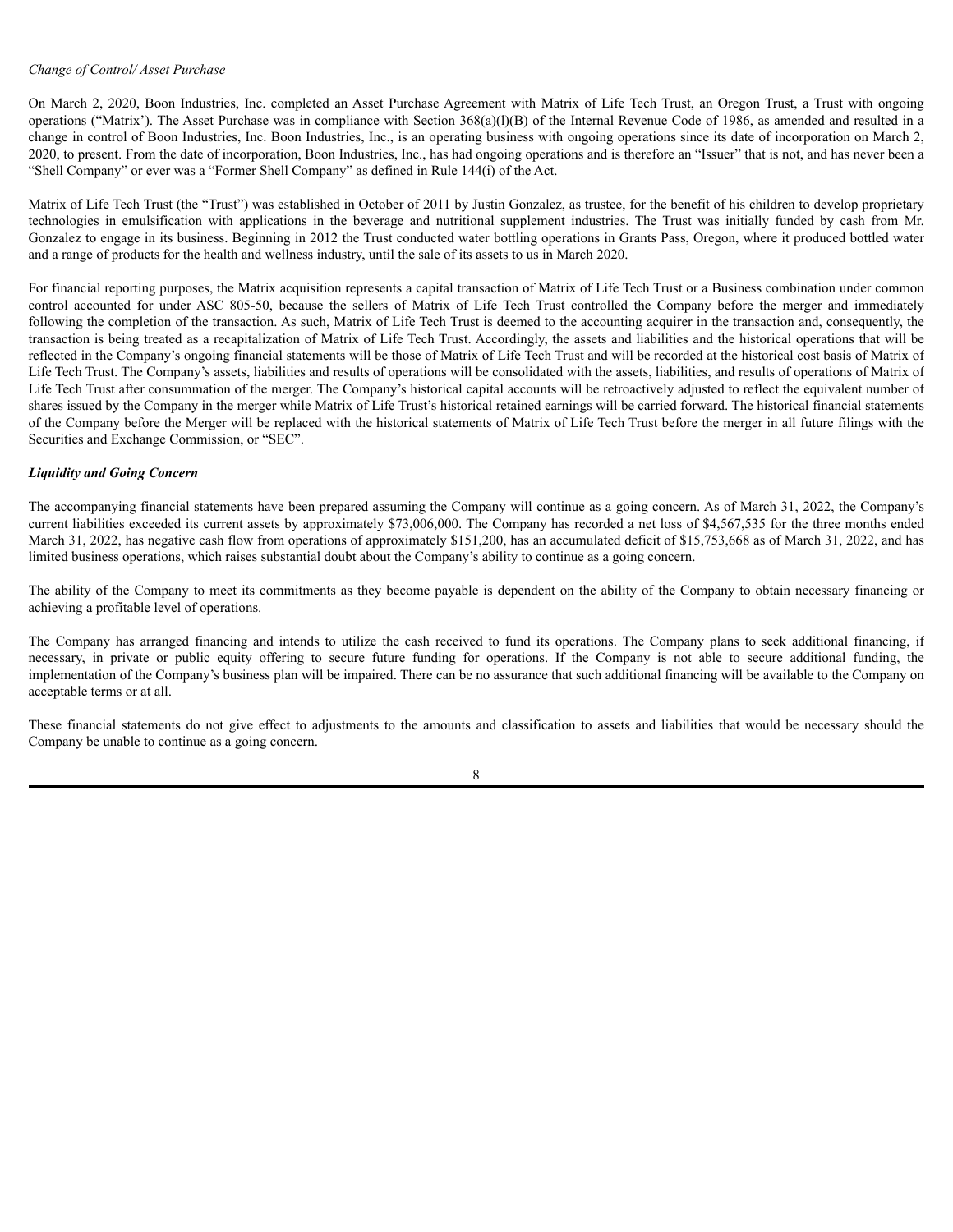#### **NOTE 2 – SUMMARY OF SIGNIFICANT ACCOUNTING POLICIES**

#### *Basis of Presentation*

The Company maintains its accounting records on an accrual basis in accordance with GAAP. These consolidated financial statements are presented in United States dollars. The accompanying unaudited consolidated financial statements have been prepared in accordance with the instructions to Form 10-Q. All adjustments which are, in the opinion of management, necessary for a fair presentation of the results of operations for the interim periods have been made and are of a recurring nature unless otherwise disclosed herein.

#### *Use of Estimates*

The preparation of financial statements in conformity with GAAP requires management to make estimates and assumptions that affect the reported amounts of assets and liabilities and disclosure of contingent assets and liabilities at the date of the financial statements and the reported amounts of revenues and expenses during the reporting period. Management regularly evaluates estimates and assumptions related to the valuation of assets and liabilities. Management bases its estimates and assumptions on current facts, historical experience, and various other factors that it believes to be reasonable under the circumstances, the results of which form the basis for making judgments about the carrying values of assets and liabilities and the accrual of costs and expenses that are not readily apparent from other sources. The actual results experienced by the Company may differ materially and adversely from management's estimates. To the extent there are material differences between the estimates and the actual results, future results of operations will be affected. Significant estimates include:

- Liability for legal contingencies.
- Useful life of assets.
- Deferred income taxes and related valuation allowances.
- Impairment of finite-life intangible.
- Obsolescence of inventory.
- Stock based compensation calculated using Black Scholes option pricing model.

#### *Business Combinations*

As per ASC 805-50 a common-control transaction does not meet the definition of a business combination because there is no change in control over the net assets. The accounting for these transactions is addressed in the "Transactions Between Entities Under Common Control". The net assets are derecognized by the transferring entity and recognized by the receiving entity at the historical cost of the parent of the entities under common control. Any difference between the proceeds transferred or received and the carrying amounts of the net assets is recognized in equity in the transferring and receiving entities' separate financial statements and eliminated in consolidation. The change in accounting principle is applied retroactively for all periods presented.

#### *Segment Reporting*

The Company operates as one reportable segment under ASC 280, Segment Reporting. The Chief operating decision maker regularly reviews the financial information of the Company at a consolidated level in deciding how to allocate resources and in assessing performances.

#### *Cash and Cash Equivalents*

The Company considers all highly liquid investments with maturities of 90 days or less from the date of purchase to be cash equivalents. The Company did not have any cash equivalents as of March 31, 2022, and December 31, 2021, respectively.

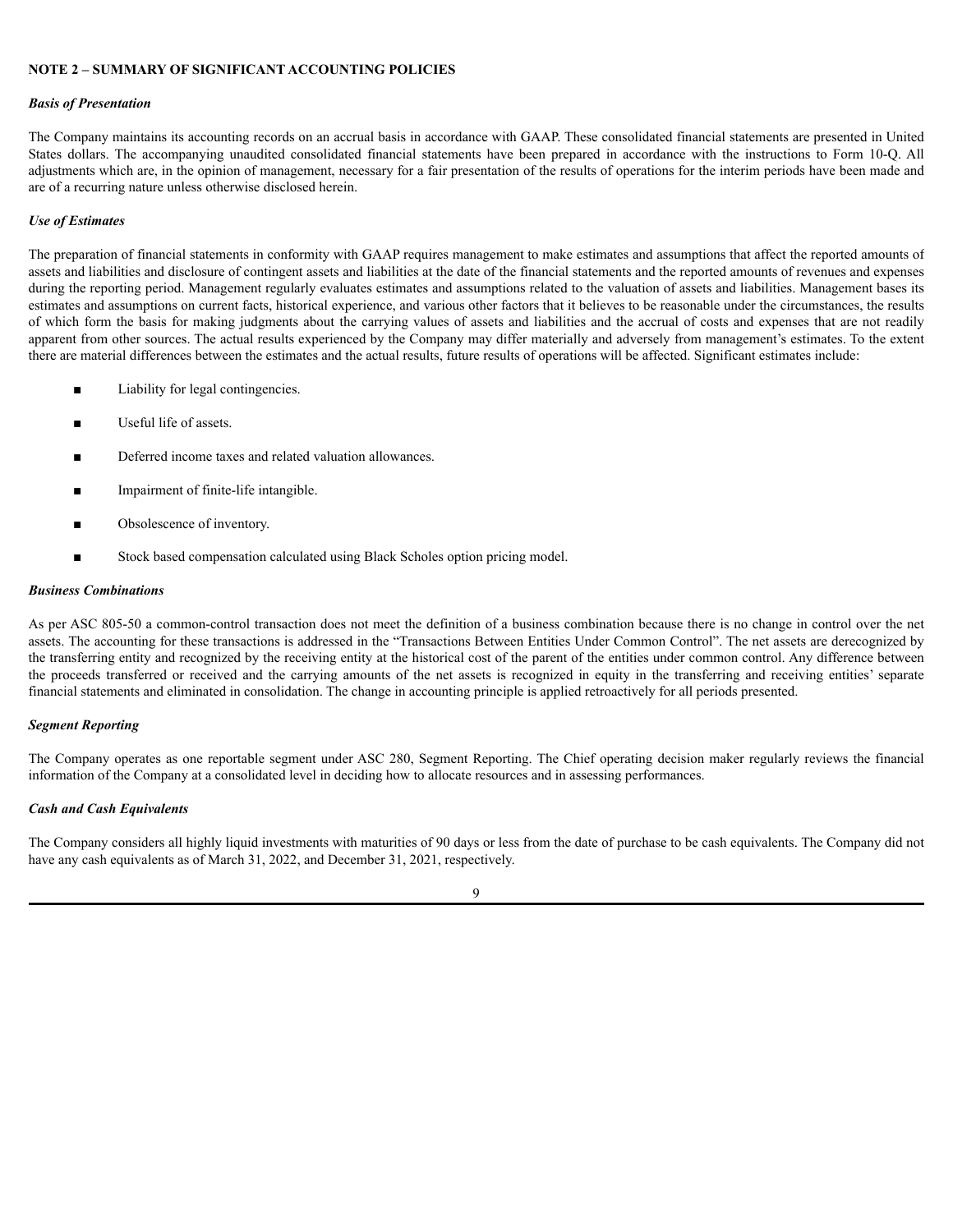#### *COVID-19*

The Company began seeing the impact of the COVID-19 pandemic on its business in early March 2020. The direct financial impact of the pandemic has primarily shown in significantly reduced production. In addition to these direct financial impacts, COVID-19 related safety measures resulted in a reduction of productivity. The Company will continue to assess and manage this situation and will provide a further update in each quarterly earnings release, to the extent that the effects of the COVID-19 pandemic are then known more clearly.

#### *Fair value of Financial Instruments and Fair Value Measurements*

Accounting Standards Codification ("ASC") 820 Fair Value Measurements and Disclosures, requires an entity to maximize the use of observable inputs and minimize the use of unobservable inputs when measuring fair value. ASC 820 establishes a fair value hierarchy based on the level of independent, objective evidence surrounding the inputs used to measure fair value.

Fair value is defined as the price that would be received upon sale of an asset or paid upon transfer of a liability in an orderly transaction between market participants at the measurement date and in the principal or most advantageous market for that asset or liability.

In addition to defining fair value, the standard expands the disclosure requirements around the value and establishing a fair value hierarchy for valuation inputs is expanded. The hierarchy prioritizes the inputs into three levels based on the extent to which inputs used in measuring the value are observable in the market

A financial instrument's categorization within the fair value hierarchy is based upon the lowest level of input that is significant to the fair value measurement. ASC 820 prioritizes the inputs into three levels that may be used to measure fair value:

Level 1 – Inputs are based upon unadjusted quoted prices for identical instruments traded in active markets.

Level 2 – Inputs are based upon quoted prices for similar instruments in active markets, quoted prices for identical or similar instruments in market that are not active, and model-based valuation techniques for which all significant assumptions are observable in the market or can be corroborated by observable market data for substantially the full term of the assets or liabilities.

Level 3 – Inputs are generally unobservable and typically reflect management's estimates of assumptions that market participants would use in pricing the asset or liability. The fair values are therefore determined using model-based techniques that include option pricing models, discounted cash flow models and similar techniques.

The reported fair values for financial instruments that use Level 2 and Level 3 inputs to determine fair value are based on a variety of factors and assumptions. Accordingly, certain fair values may not represent actual values of the Company's financial instruments that could have been realized as of March 31, 2022, or that will be recognized in the future, and do not include expenses that could be incurred in an actual settlement.

The carrying amounts of the Company's financial assets and liabilities, such as cash, accounts receivable. inventory, prepaid expenses and other assets, accounts payable, accrued interest, related party liabilities approximate fair value due to their relatively short maturities.

The Company's convertible notes payable and loans payable approximates the fair value of such liabilities based upon management's best estimate of interest rates that would be available to the Company for similar financial arrangements and due to the short-term nature of these instruments at March 31, 2022, and December 31, 2021.

The fair value of the Company's recorded derivative liability is determined based on unobservable inputs that are not corroborated by market data, which require a Level 3 classification. A Black-Sholes option valuation model was used to determine the fair value. The Company records derivative liability on the balance sheets at fair value with changes in fair value recorded in the statements of operation.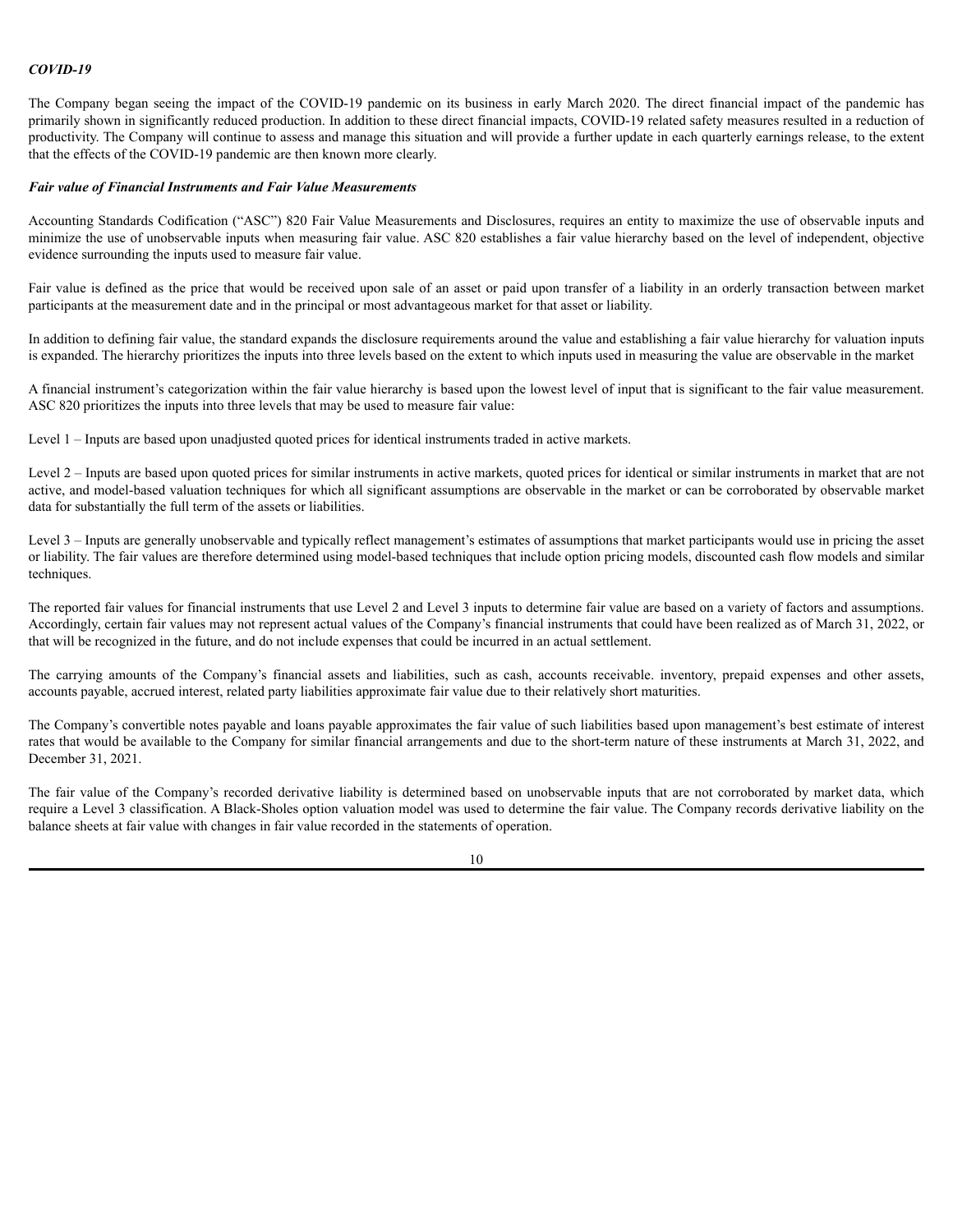The following table presents balances of the liabilities with significant unobservable inputs (Level 3) as of March 31, 2022, and December 31, 2021:

|                      |                         | Fair Value Measurements at March 31, 2022, Using    |              |               |  |  |  |  |  |  |  |
|----------------------|-------------------------|-----------------------------------------------------|--------------|---------------|--|--|--|--|--|--|--|
|                      | Quoted                  |                                                     |              |               |  |  |  |  |  |  |  |
|                      | Prices in               | Significant                                         |              |               |  |  |  |  |  |  |  |
|                      | Active                  | Other                                               | Significant  |               |  |  |  |  |  |  |  |
|                      | Markets for             | Observable                                          | Unobservable |               |  |  |  |  |  |  |  |
|                      | <b>Identical Assets</b> | Inputs                                              | Inputs       |               |  |  |  |  |  |  |  |
|                      | (Level 1)               | (Level 2)                                           | (Level 3)    | Total         |  |  |  |  |  |  |  |
| Derivative liability |                         |                                                     | 3,667,962    | 3,667,962     |  |  |  |  |  |  |  |
| Total                |                         |                                                     | 3,667,962    | 3,667,962     |  |  |  |  |  |  |  |
|                      | Quoted                  | Fair Value Measurements at December 31, 2021, Using |              |               |  |  |  |  |  |  |  |
|                      | Prices in               | Significant                                         |              |               |  |  |  |  |  |  |  |
|                      | Active                  | Other                                               | Significant  |               |  |  |  |  |  |  |  |
|                      | Markets for             | Observable                                          | Unobservable |               |  |  |  |  |  |  |  |
|                      | <b>Identical Assets</b> | Inputs                                              | Inputs       |               |  |  |  |  |  |  |  |
|                      | (Level 1)               | (Level 2)                                           | (Level 3)    | Total         |  |  |  |  |  |  |  |
| Derivative liability |                         |                                                     | 928,198      | 928,198<br>\$ |  |  |  |  |  |  |  |
| Total                |                         |                                                     | 928,198      | 928,198       |  |  |  |  |  |  |  |
|                      |                         |                                                     |              |               |  |  |  |  |  |  |  |

The following table presents changes of the liabilities with significant unobservable inputs (Level 3) for the three months ended March 31, 2022:

|                                | Derivative<br>Liability |
|--------------------------------|-------------------------|
| Balance December 31, 2021      | 928,198                 |
|                                |                         |
| Issuance of convertible debt   | 260,485                 |
| Conversion of convertible debt |                         |
| Change in estimated fair value | 2,479,279               |
|                                |                         |
| Balance March 31, 2022         | 3,667,962               |
|                                |                         |

#### *Derivative Liability*

The Company issued series of debentures during the three months ended March 31, 2022, which contained variable conversion rates that triggered derivative liability accounting. The Company measures the derivative liability using the Black-Scholes option valuation model using the following assumptions:

|                         | March 31, 2022    |
|-------------------------|-------------------|
| Expected term           | $1 - 5$ months    |
| Exercise price          | $$0.003 - $0.02$  |
| Expected volatility     | $142\% - 265\%$   |
| Expected dividends      | None              |
| Risk-free interest rate | $0.17\% - 0.71\%$ |
| Forfeitures             | None              |

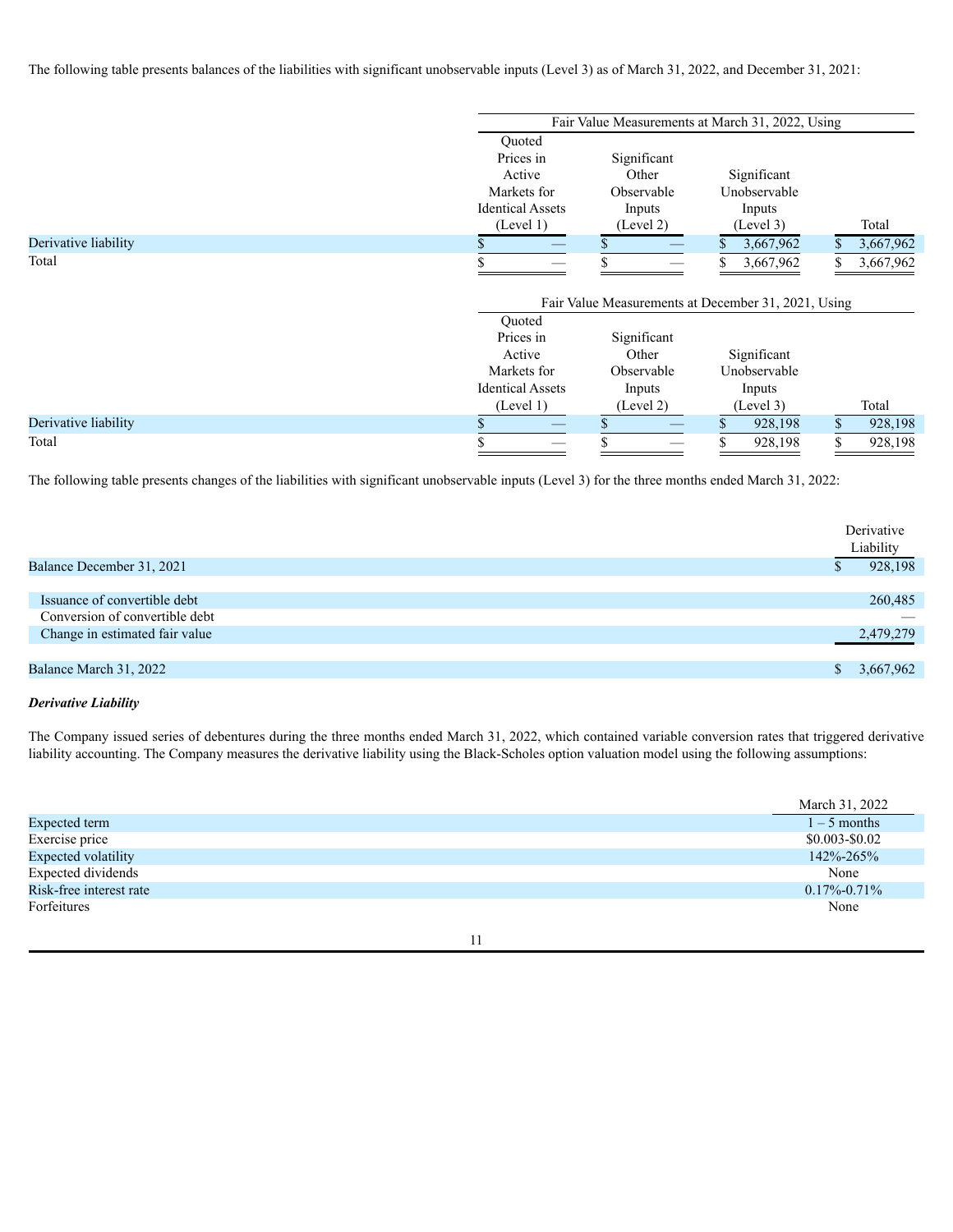The assumptions used in determining fair value represent management's best estimates, but these estimates involve inherent uncertainties and the application of management's judgment. As a result, if factors change, including changes in the market value of the Company's common stock, managements' assessment or significant fluctuations in the volatility of the trading market for the Company's common stock, the Company's fair value estimates could be materially different in the future.

The Company computes the fair value of the derivative liability at each reporting period and the change in the fair value is recorded as non-cash expense or non-cash income. The key component in the value of the derivative liability is the Company's stock price, which is subject to significant fluctuation and is not under its control, and the assessment of volatility. The resulting effect on net loss is therefore subject to significant fluctuation and will continue to be so until the Company's variable debentures, which the convertible feature is associated with, are converted into common stock or paid in full with cash. Assuming all other fair value inputs remain constant, the Company will record non-cash expense when its stock price increases and non-cash income when its stock price decreases.

#### *Stock-Based Compensation*

The Company accounts for employee stock-based compensation in accordance with the fair value recognition provisions of ASC Topic 718, Compensation – Stock Compensation ("ASC 718"). Under this method, compensation expense includes compensation expense for all stock-based payments based on the grantdate fair value. Such amounts have been reduced to reflect the Company's estimate of forfeitures of all unvested awards.

The Company uses the Black-Scholes pricing model to determine the fair value of the stock- based compensation that it grants to employees and nonemployees. The Black-Scholes pricing model takes into consideration such factors as the estimated term of the securities, the conversion or exercise price of the securities, the volatility of the price of the Company's common stock, interest rates, and the probability that the securities will be converted or exercised to determine the fair value of the securities. The selection of these criteria requires management's judgment and may impact the Company's net income or loss. The computation of volatility is intended to produce a volatility value that is representative of the Company's expectations about the future volatility of the price of its common stock over an expected term. The Company used its share price history to determine volatility and cannot predict what the price of its shares of common stock will be in the future. As a result, the volatility value that the Company calculated may differ from the actual volatility of the price of its shares of common stock in the future.

#### *Convertible Instruments*

The Company evaluates and accounts for conversion options embedded in its convertible instruments in accordance with ASC 815 "Derivatives and Hedging". ASC 815 generally provides three criteria that, if met, require companies to bifurcate conversion options from their host instruments and account for them as free-standing derivative financial instruments. These three criteria include circumstances in which (a) the economic characteristics and risks of the embedded derivative instrument are not clearly and closely related to the economic characteristics and risks of the host contract, (b) the hybrid instrument that embodies both the embedded derivative instrument and the host contract is not re-measured at fair value under otherwise applicable generally accepted accounting principles with changes in fair value reported in earnings as they occur, and (c) a separate instrument with the same terms as the embedded derivative instrument would be considered a derivative instrument. Professional standards also provide an exception to this rule when the host instrument is deemed to be conventional as defined under professional standards as "The Meaning of Conventional Convertible Debt Instrument."

ASC 815-40 "Derivatives and Hedging - Contracts in Entity's Own Equity" provides that, among other things, generally, if an event is not within the entity's control could or require net cash settlement, then the contract shall be classified as an asset or a liability.

#### *Debt issuance costs and debt discounts*

Debt issuance costs and debt discounts are being amortized over the lives of the related financings on a basis that approximates the effective interest method. Costs and discounts are presented as a reduction of the related debt in the accompanying consolidated balance sheets.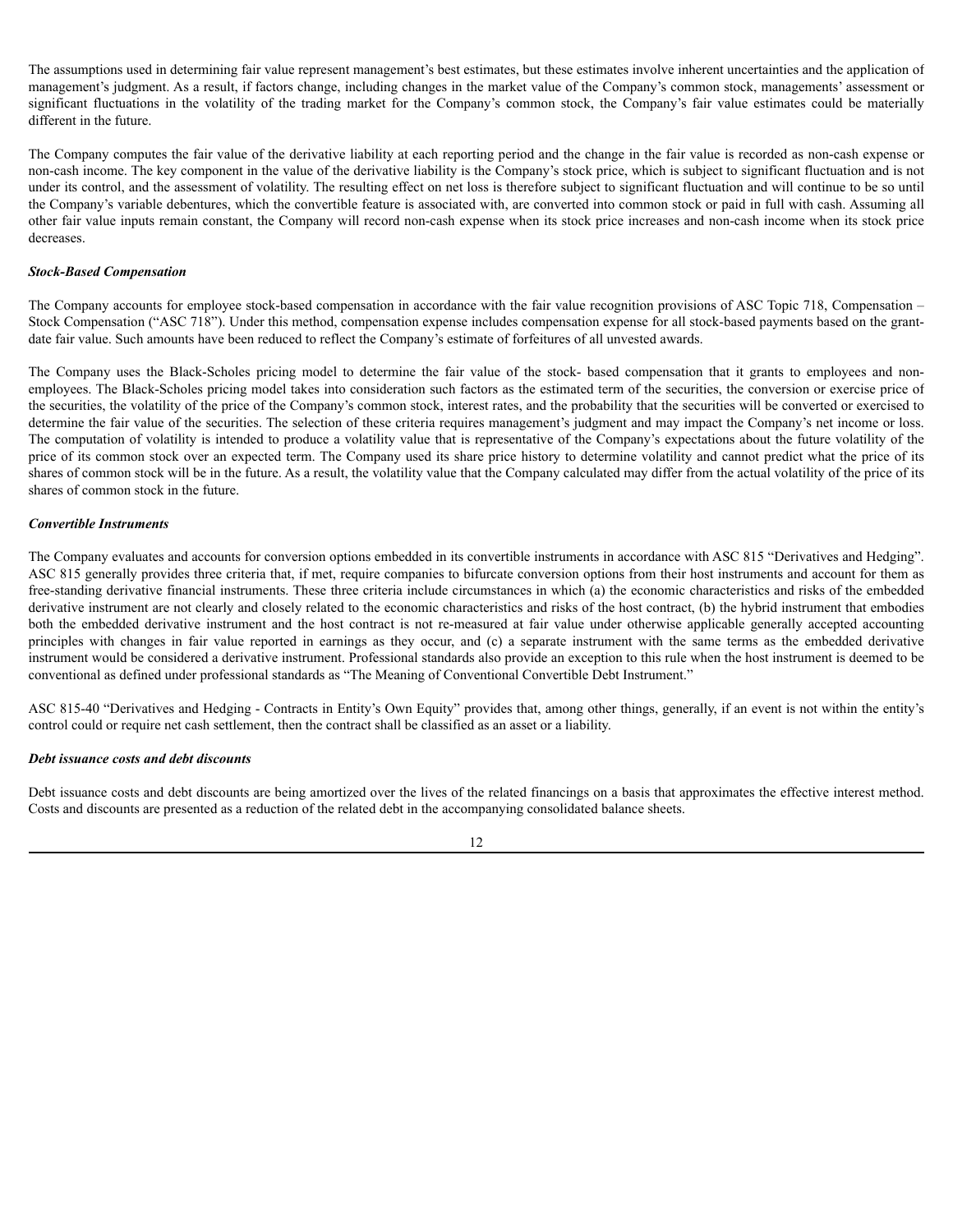#### *Revenue Recognition*

The Company recognizes revenue in accordance with ASU No. 2014-09, Revenue from Contracts with Customers (Topic 606).

Under ASU 2014-9, the Company recognizes revenue when its customers obtain control of the promised good or services, in an amount that reflects the consideration which the Company expects to receive in exchange for those goods or services. The Company applies the following five-step: (i) identify the contract(s) with a customer; (ii) identify the performance obligation(s) in the contract; (iii) determine the transaction price; (iv) allocate the transaction price to the performance obligation(s) in the contract; and (v) recognize revenue when (or as) the Company satisfies a performance obligation.

At contract inception, once the contract is determined to be within the scope of ASU 2014-09, the Company identifies the performance obligation(s) in the contract by assessing whether the goods or services promised within each contract are distinct. The Company then recognizes revenue for the amount of the transaction price that is allocated to the respective performance obligation when (or as) the performance obligation is satisfied.

The Company's performance obligations are established when a customer submits a purchase order notification (in writing, electronically or verbally) for goods, and the Company accepts the order. The Company identifies the performance obligation as the delivery of the requested product in appropriate quantities and to the location specified in the customer's contract and/or purchase order. The Company generally recognizes revenue when the product or service has been transferred to the customer, at which time the Company has an unconditional right to receive payment. The Company's sales and sale prices are final, and the selling prices are not affected by contingent events that could impact the transaction price. Revenue is typically recognized at the time the product is delivered to our customer, at which time the title passes to the customer, and there are no further performance obligations.

The Company records a liability when receiving cash in advance of delivering goods or services to the customer. This liability is reversed against the receivable recognized when those goods or services are delivered.

During the three months ended March 31, 2022, and 2021, the Company recognized \$25,451 and \$20,236 of revenue, respectively.

#### *Concentration of Credit Risk*

The Company maintains its cash in bank and financial institution deposits that at times may exceed federally insured limits. The Company has not experienced any losses in such accounts through March 31, 2022.

#### *Capitalized licensing fees*

The Company records its intangible assets at cost in accordance with ASC 350, Intangibles – Goodwill and Other. The Company reviews the intangible assets for impairment on an annual basis or if events or changes in circumstances indicate it is more likely than not that they are impaired. These events could include a significant change in the business climate, legal factors, a decline in operating performance, competition, sale, or disposition of a significant portion of the business, or other factors. If the review indicates the impairment, an impairment loss would be recorded for the difference of the value recorded and the new value. For the three months ended March 31, 2022, and 2021, there were no impairment losses recognized for intangible assets. The Company amortizes the capitalized licensing fees over the five-year term of the underlying licensing agreement.

#### *Impairment of Long-Lived Assets*

The Company reviews long-lived assets, including definite-lived intangible assets, for impairment whenever events or changes in circumstances indicate that the carrying amount of such assets may not be recoverable. Recoverability of these assets is determined by comparing the forecasted undiscounted net cash flows of the operation to which the assets relate to the carrying amount. If the operation is determined to be unable to recover the carrying amount of its assets, then these assets are written down first, followed by other long-lived assets of the operation to fair value. Fair value is determined based on discounted cash flows or appraised values, depending on the nature of the assets. For the three months ended March 31, 2022, and 2021, there were no impairment losses recognized for long-lived assets.

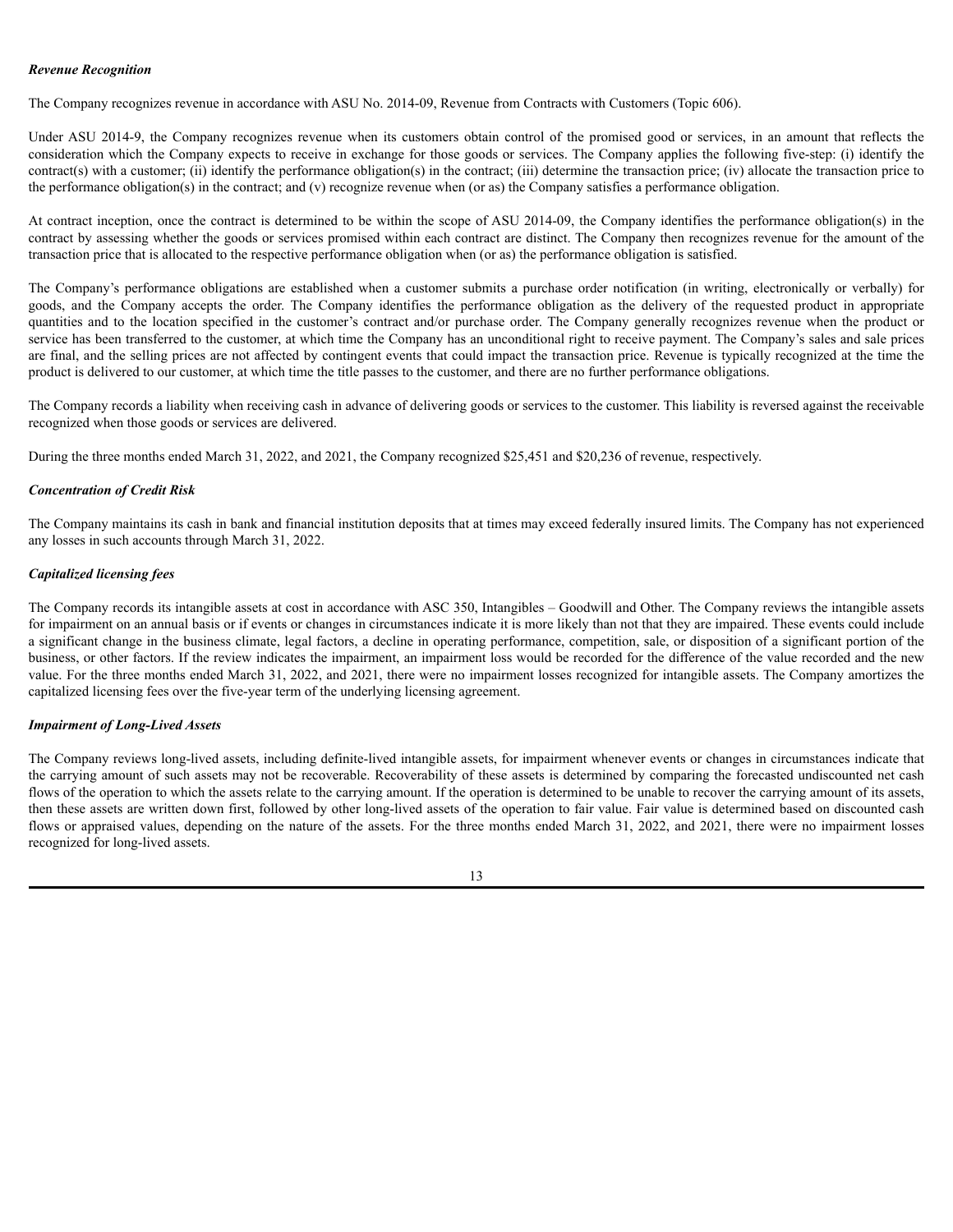#### *Inventories*

Inventories are stated at the lower of cost, computed using the first-in, first-out method ("FIFO"), and net realizable value. Any adjustments to reduce the cost of inventories to their net realizable value are recognized in earnings in the current period.

#### *Accounts Receivable*

Accounts receivable are stated at net realizable value, and as such, earnings are charged with a provision for doubtful accounts based on our best estimate of the amount of probable credit losses in our existing accounts receivable. We determine an allowance based on historical write-off experience and specific account information available. Accounts receivable are reflected in the accompanying consolidated balance sheets net of a valuation allowance of \$0 as of March 31, 2022, and December 31, 2021. When internal collection efforts on accounts have been exhausted, the accounts are written off by reducing the allowance for doubtful accounts and the related customer receivable.

#### *Accounts Payable and Accrued Expenses*

Accounts payable and accrued expenses are carried at amortized cost and represent liabilities for goods and services provided to the Company prior to the end of the fiscal year that are unpaid and arise when the Company becomes obliged to make future payments in respect of the purchase of these goods and services.

#### *Basic and Diluted Loss Per Share*

In accordance with ASC Topic 280 – "Earnings Per Share", the basic loss per common share is computed by dividing net loss available to common stockholders by the weighted average number of common shares outstanding. Diluted loss per common share is computed similar to basic loss per common share except that the denominator is increased to include the number of additional common shares that would have been outstanding if the potential common shares had been issued and if the additional common shares were dilutive.

#### *Recent Accounting Pronouncements*

In August 2020, the FASB issued ASU No. 2020-06 ("ASU 2020-06") "Debt-Debt with Conversion and Other Options (Subtopic 470-20) and Derivatives and Hedging-Contracts in Entity's Own Equity (Subtopic 815-40): Accounting for Convertible Instruments and Contracts in an Entity's Own Equity." ASU 2020-06 simplifies the accounting for convertible instruments by reducing the number of accounting models for convertible debt instruments and convertible preferred stock. Limiting the accounting models results in fewer embedded conversion features being separately recognized from the host contract as compared with current GAAP. Convertible instruments that continue to be subject to separation models are (1) those with embedded conversion features that are not clearly and closely related to the host contract, that meet the definition of a derivative, and that do not qualify for a scope exception from derivative accounting and (2) convertible debt instruments issued with substantial premiums for which the premiums are recorded as paid-in capital. In addition, ASU 2020-06 amends the guidance for the derivatives scope exception for contracts in an entity's own equity to reduce form-over-substance-based accounting conclusions. The amendments also affect the diluted EPS calculation for instruments that may be settled in cash or shares and for convertible instruments. The amendments are effective for public entities excluding smaller reporting companies for fiscal years beginning after December 15, 2021, including interim periods within those fiscal years. For all other entities, the amendments are effective for fiscal years beginning after December 15, 2023, including interim periods within those fiscal years. Early adoption is permitted, but no earlier than fiscal years beginning after December 15, 2020, including interim periods. The Company is currently evaluating the potential impact of ASU 2020-06 on its financial statements. The Company adopted the new standard on January 1, 2022, which did not result in a material impact on the Company's consolidated results of operations, financial position, and cash flows.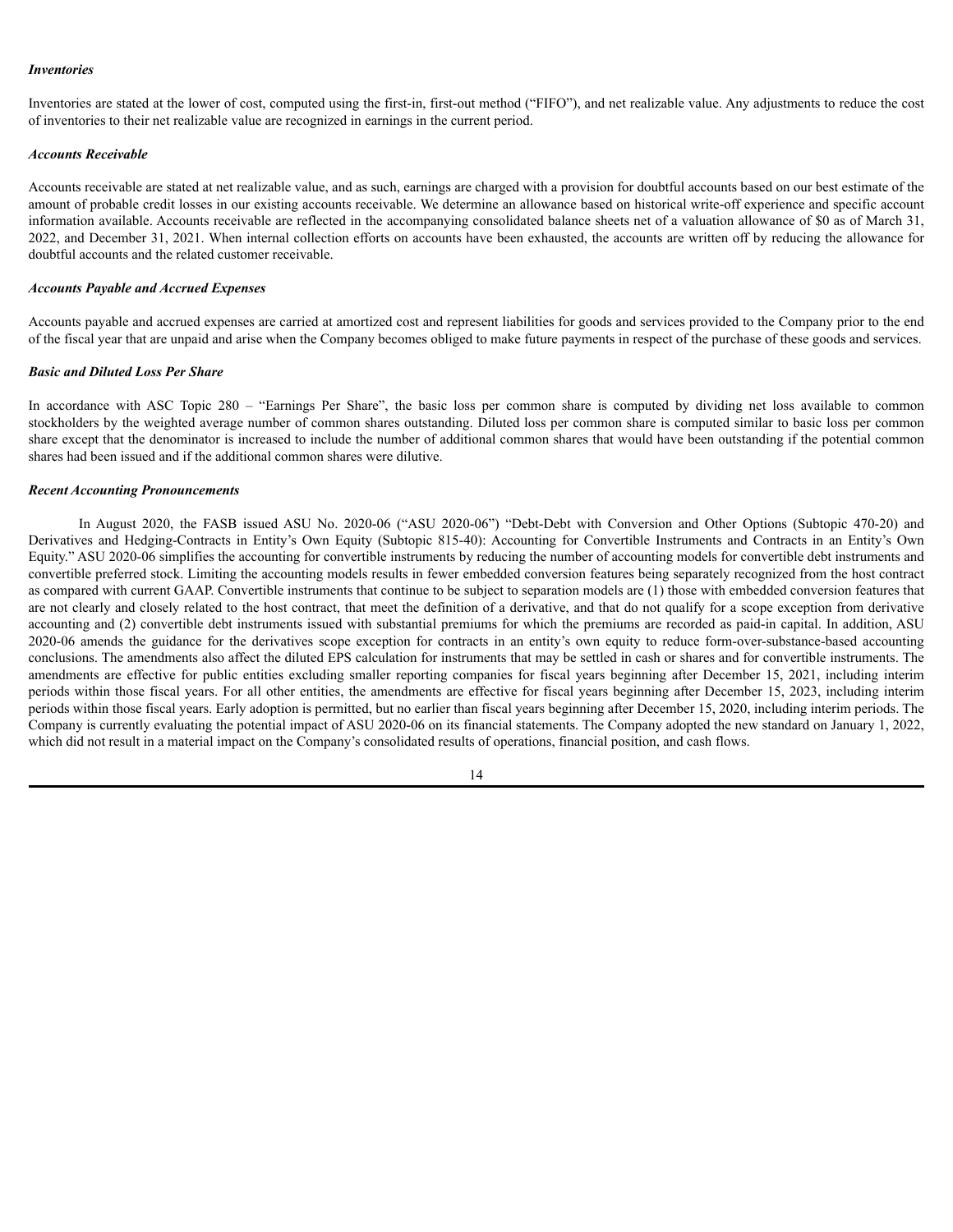#### **NOTE 3 – PROPERTY AND EQUIPMENT**

Property and equipment consisted of the following at March 31, 2022, and December 31, 2021:

|                               | March 31. |  | December 31, |
|-------------------------------|-----------|--|--------------|
|                               | 2022      |  | 2021         |
| Emulsification equipment      | 163,651   |  | 155,614      |
| Leasehold improvements        | 6,877     |  |              |
| Truck                         | 10.000    |  | 10,000       |
|                               | 180,528   |  | 165,614      |
| Less accumulated depreciation | (80, 869) |  | (77, 350)    |
|                               | 99.659    |  | 88,264       |

Depreciation expense was approximately \$3,519 and \$2,750 for the three months ended March 31, 2022, and 2021, respectively.

During the three months ended March 31, 2022, and 2021 the Company capitalized \$14,914 and \$0 of property and equipment, respectively.

#### **NOTE 4 – INTANGIBLE, NET**

On May 13, 2020, we entered into an exclusive distribution and licensing agreement with C Group LLC under which we intend to sell indoor agricultural growing pods utilizing C-Group's proprietary technology to our existing and future customers. The growing pods are a self-contained 800 sq ft steel container consisting of computerized climate and irrigation control. Pursuant to this agreement, we issued 300,000 shares of our Series A Preferred Stock to Anthony Super, the President of C Group LLC.

Intangible consisted of the following at March 31, 2022, and December 31, 2021:

|                                         | March 31.<br>2022 | December 31.<br>2021 |
|-----------------------------------------|-------------------|----------------------|
| C-Group LLC Capitalized Licensing fees  | 3.000.000         | 3,000,000            |
|                                         |                   |                      |
| Gross Amount Capitalized Licensing fees | 3,000,000         | 3,000,000            |
| Less accumulated depreciation           | (1,125,000)       | (975,000)            |
|                                         | 1,875,000         | 2,025,000            |

The Company is amortizing the capitalized licensing fees over the five-year term of the exclusive distribution and licensing agreement. Amortization expense was \$150,000 for the three months ended March 31, 2022, and 2021.

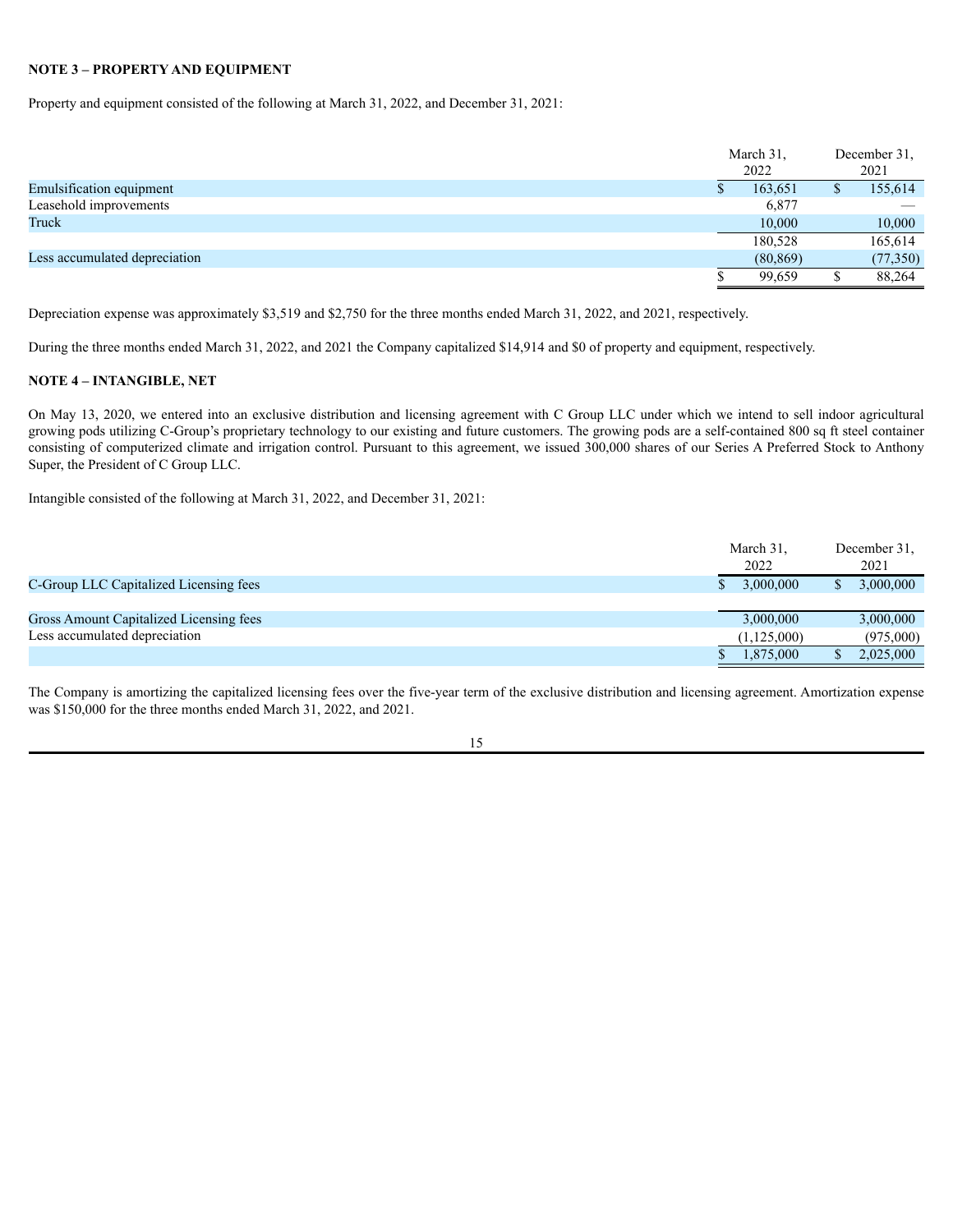### **NOTE 5 – CONVERTIBLE NOTES PAYABLE**

As of March 31, 2022, and December 31, 2021, notes payable are comprised of the following:

|                                | Original<br>Note Amount | Original<br>Note Date | Due<br>Date | Interest<br>Rate | Conversion<br>Rate |    | March 31,<br>2022 |    | December 31,<br>2021     |
|--------------------------------|-------------------------|-----------------------|-------------|------------------|--------------------|----|-------------------|----|--------------------------|
| C Group #1 (past maturity)     | 20,000                  | 3/04/2021             | 3/04/2022   | 10%              | Variable           |    | 20,000            |    | 20,000                   |
| C Group #2 (past maturity)     | 35,000                  | 3/09/2021             | 3/09/2022   | 10%              | Variable           |    | 35,000            |    | 35,000                   |
| $C$ Group #3                   | 35,000                  | 4/05/2021             | 4/05/2022   | 10%              | Variable           |    | 35,000            |    | 35,000                   |
| C Group #4                     | 35,000                  | 4/15/2021             | 4/15/2022   | 10%              | Variable           |    | 35,000            |    | 35,000                   |
| $C$ Group $#5$                 | 35,000                  | 4/21/2021             | 4/21/2022   | 10%              | Variable           |    | 35,000            |    | 35,000                   |
| C Group #6                     | 35,000                  | 6/01/2021             | 6/01/2022   | 10%              | Variable           |    | 35,000            |    | 35,000                   |
| C Group #7                     | 35,000                  | 6/14/2021             | 6/14/2022   | 10%              | Variable           |    | 35,000            |    | 35,000                   |
| Optempus $#1$ (past maturity)  | 40,000                  | 6/02/2020             | 6/02/2021   | 22%              | Variable           |    | 40,000            |    | 40,000                   |
| Optempus #2 (past maturity)    | 20,000                  | 7/10/2020             | 7/10/2021   | 22%              | Variable           |    | 20,000            |    | 20,000                   |
| Optempus #3 (past maturity)    | 45,000                  | 8/31/2020             | 8/31/2021   | 12%              | Variable           |    | 45,000            |    | 45,000                   |
| Optempus #4 (past maturity)    | 25,000                  | 10/06/2020            | 10/6/2021   | 10%              | Variable           |    | 25,000            |    | 25,000                   |
| Optempus #5 (past maturity)    | 20,000                  | 11/09/2020            | 11/9/2021   | 10%              | Variable           |    | 20,000            |    | 20,000                   |
| Optempus #6 (past maturity)    | 30,000                  | 11/16/2020            | 11/16/2021  | 10%              | Variable           |    | 30,000            |    | 30,000                   |
| Optempus #7 (past maturity)    | 15,000                  | 12/17/2020            | 12/17/2021  | 10%              | Variable           |    | 15,000            |    | 15,000                   |
| Optempus #8 (past maturity)    | 64,000                  | 1/14/2021             | 1/14/2022   | 10%              | Variable           |    | 64,000            |    | 64,000                   |
| Optempus #9 (past maturity)    | 40,000                  | 1/21/2021             | 1/21/2022   | 10%              | Variable           |    | 40,000            |    | 40,000                   |
| Optempus #10 (past maturity)   | 50,000                  | 2/06/2021             | 2/06/2022   | 10%              | Variable           |    | 50,000            |    | 50,000                   |
| Optempus #11 (past maturity)   | 15,000                  | 2/12/2021             | 2/12/2022   | 10%              | Variable           |    | 15,000            |    | 15,000                   |
| Maguire #1                     | 25,000                  | 6/25/2021             | 6/25/2022   | 10%              | Variable           |    | 25,000            |    | 25,000                   |
| Maguire #2                     | 90,000                  | 11/2/2021             | 11/02/2022  | 10%              | Variable           |    | 90,000            |    | 90,000                   |
| Maguire #3                     | 40,000                  | 11/26/2021            | 11/26/2022  | 10%              | Variable           |    | 40,000            |    | 40,000                   |
| Maguire #4                     | 25,000                  | 12/09/2021            | 12/09/2022  | 10%              | Variable           |    | 25,000            |    | 25,000                   |
| Maguire #5                     | 25,000                  | 12/18/2021            | 12/18/2022  | 10%              | Variable           |    | 25,000            |    | 25,000                   |
| Maguire #6                     | 35,000                  | 1/12/2022             | 1/12/2023   | 10%              | Variable           |    | 35,000            |    |                          |
| Maguire #7                     | 44,381                  | 1/27/2022             | 1/27/2023   | 10%              | Variable           |    | 44,381            |    | $\overline{\phantom{0}}$ |
| Maguire #8                     | 33,012                  | 2/21/2022             | 2/21/2023   | 10%              | Variable           |    | 33,012            |    |                          |
| Maguire #9                     | 12,000                  | 3/14/2022             | 3/14/2023   | 10%              | Variable           |    | 12,000            |    | $\qquad \qquad -$        |
| Maguire #10                    | 55,000                  | 3/30/2022             | 3/30/2023   | 10%              | Variable           |    | 55,000            |    |                          |
| Direct Cap <sup>#1</sup>       | 35,000                  | 7/19/2021             | 7/19/2022   | 10%              | Variable           |    | 35,000            |    | 35,000                   |
| Direct Cap <sup>#2</sup>       | 35,000                  | 7/22/2021             | 7/22/2022   | 10%              | Variable           |    | 35,000            |    | 35,000                   |
| Direct Cap <sup>#3</sup>       | 35,000                  | 8/05/2021             | 8/05/2022   | 10%              | Variable           |    | 35,000            |    | 35,000                   |
| Direct Cap #4                  | 35,000                  | 8/16/2021             | 8/16/2022   | 10%              | Variable           |    | 35,000            |    | 35,000                   |
| Direct Cap <sup>#5</sup>       | 35,000                  | 8/23/2021             | 8/23/2022   | 10%              | Variable           |    | 35,000            |    | 35,000                   |
| Direct Cap #6                  | 65,000                  | 10/13/2021            | 10/13/2022  | 10%              | Variable           |    | 65,000            |    | 65,000                   |
| V Group (past maturity)        | 150,000                 | 12/12/2019            | 12/12/2020  | 12%              | Variable           |    | 150,000           |    | 150,000                  |
|                                |                         |                       |             |                  |                    | \$ | .368,393          | \$ | ,189,000                 |
| Debt discount                  |                         |                       |             |                  |                    |    | (216.639)         |    | (239, 937)               |
| Notes payable, net of discount |                         |                       |             |                  |                    | S  | 1,151,754         | S  | 949,063                  |
|                                |                         |                       |             |                  |                    |    |                   |    |                          |
| <b>Accrued</b> interest        |                         |                       |             |                  |                    | S  | 145,444           | S  | 105,374                  |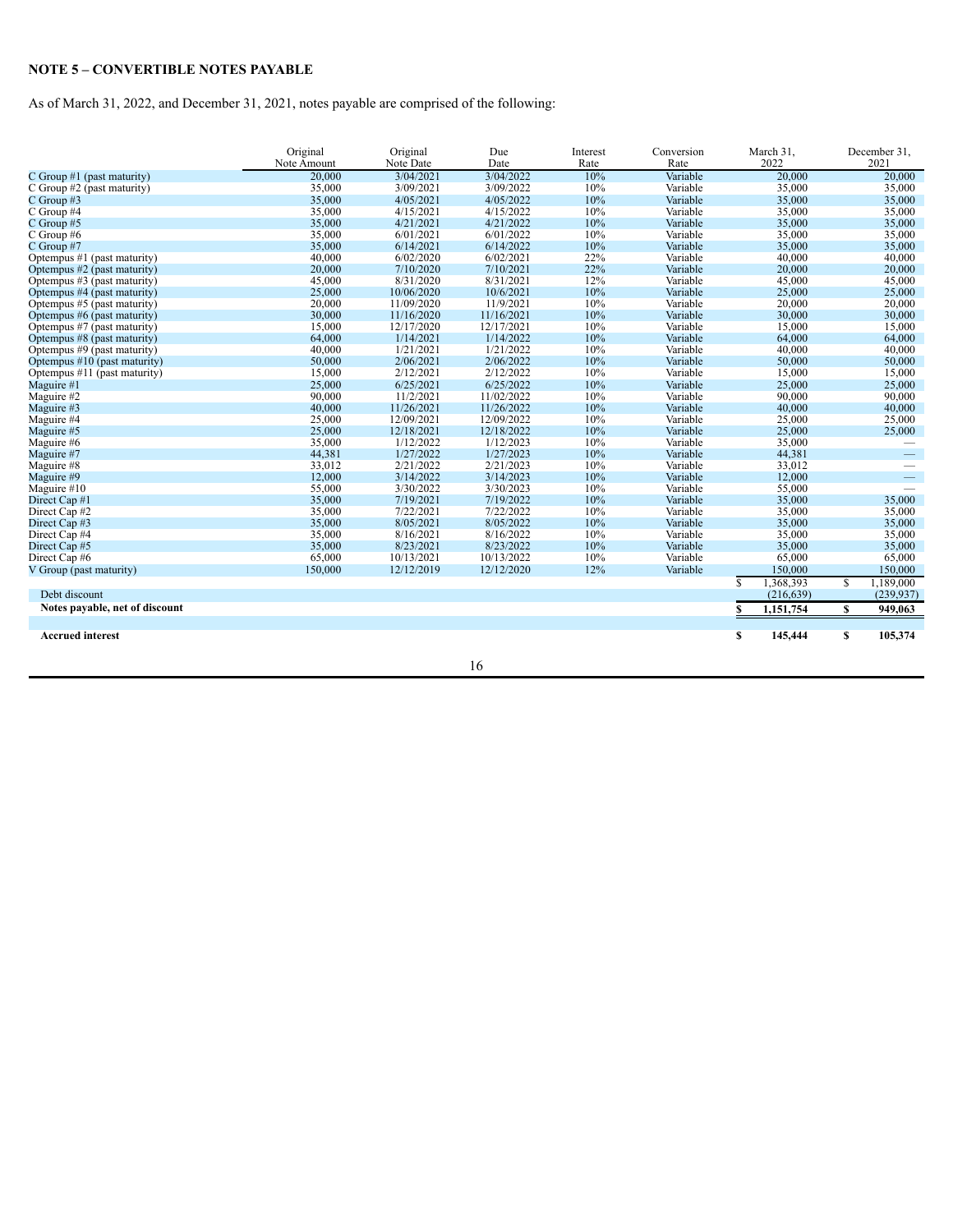During the three months ended March 31, 2022, the Company received \$145,394 in cash for the issuance of five (5) convertible notes, net of \$34,000 of original issuance discount and deferred financing costs for total principal of \$179,394. The Company amortized to interest expense \$51,041 of original issuance discount and deferred financing costs.

During the three months ended March 31, 2022, the Company recognized \$40,070 of interest on the existing promissory notes.

Below is the summary of the convertible notes issued during the three months ended March 31, 2022:

#### *Maguire & Associates LLC*

On January 12, 2022, the Company issued a Convertible Promissory Note to Maguire & Associates LLC ("Maguire #6"), of which \$25,000 was received in cash and \$10,000 was recorded as an original issue discount. The note bears interest of 10%, matures on January 12, 2023, and is convertible into common stock at a price equal to 58% multiplied by the average of the two lowest trading prices during the 20-day trading day period prior to the conversion date. As of March 31, 2022, the principal balance was \$35,000 with accrued interest of \$748 and reflected an unamortized original issue discount of \$7,863.

On January 27, 2022, the Company issued a Convertible Promissory Note to Maguire & Associates LLC ("Maguire #7"), of which \$1,800 was received in cash and \$7,000 was recorded as an original issue discount. The note bears interest of 10%, matures on January 27, 2023, and is convertible into common stock at a price equal to 58% multiplied by the average of the two lowest trading prices during the 20-day trading day period prior to the conversion date. The Company used \$35,581 of the net proceeds to pay for the Company's corporate expenses. As of March 31, 2022, the principal balance was \$44,381 with accrued interest of \$766 and reflected an unamortized original issue discount of \$5,792.

On February 21, 2022, the Company issued a Convertible Promissory Note to Maguire & Associates LLC ("Maguire #8"), of which \$8,664 was received in cash and \$5,000 was recorded as an original issue discount. The note bears interest of 10%, matures on February 21, 2023, and is convertible into common stock at a price equal to 58% multiplied by the average of the two lowest trading prices during the 20-day trading day period prior to the conversion date. The Company used \$19,348 of the net proceeds to pay for the Company's corporate expenses. As of March 31, 2022, the principal balance was \$33,012 with accrued interest of \$344 and reflected an unamortized original issue discount of \$4,479.

On March 14, 2022, the Company issued a Convertible Promissory Note to Maguire & Associates LLC ("Maguire #9"), of which \$10,000 was received in cash and \$2,000 was recorded as an original issue discount. The note bears interest of 10%, matures on March 14, 2023, and is convertible into common stock at a price equal to 58% multiplied by the average of the two lowest trading prices during the 20-day trading day period prior to the conversion date. As of March 31, 2022, the principal balance was \$12,000 with accrued interest of \$56 and reflected an unamortized original issue discount of \$1,907.

On March 30, 2022, the Company issued a Convertible Promissory Note to Maguire & Associates LLC ("Maguire #10"), of which \$1,000 was received in cash and \$10,000 was recorded as an original issue discount. The note bears interest of 10%, matures on March 30, 2023, and is convertible into common stock at a price equal to 58% multiplied by the average of the two lowest trading prices during the 20-day trading day period prior to the conversion date. The Company used \$44,000 of the net proceeds to pay for the Company's corporate expenses. As of March 31, 2022, the principal balance was \$55,000 with accrued interest of \$15 and reflected an unamortized original issue discount of \$9,973.

#### *Cross default provision*

The note agreements include a cross default provision, which states that a breach or a default by the Company of any covenant or other terms or conditions, after the passage of all applicable notice and cure or grace periods, shall, at the option of the holder, be considered a default under the note agreements, in which the holder shall be entitled to apply all rights and remedies. Each of the loan transactions will be cross defaulted with each other loan transaction and with all other existing and future debt of the Company. The Company did not receive any notice of default as of March 31, 2022, and December 31, 2021.

The Company is currently in technical default with fourteen (14) of its convertible notes, namely "V Group", "Optempus #1" through "Optempus #11", "C-Group #1" and "C-Group #2, since the Company has failed to pay principal and interest when due at maturity.

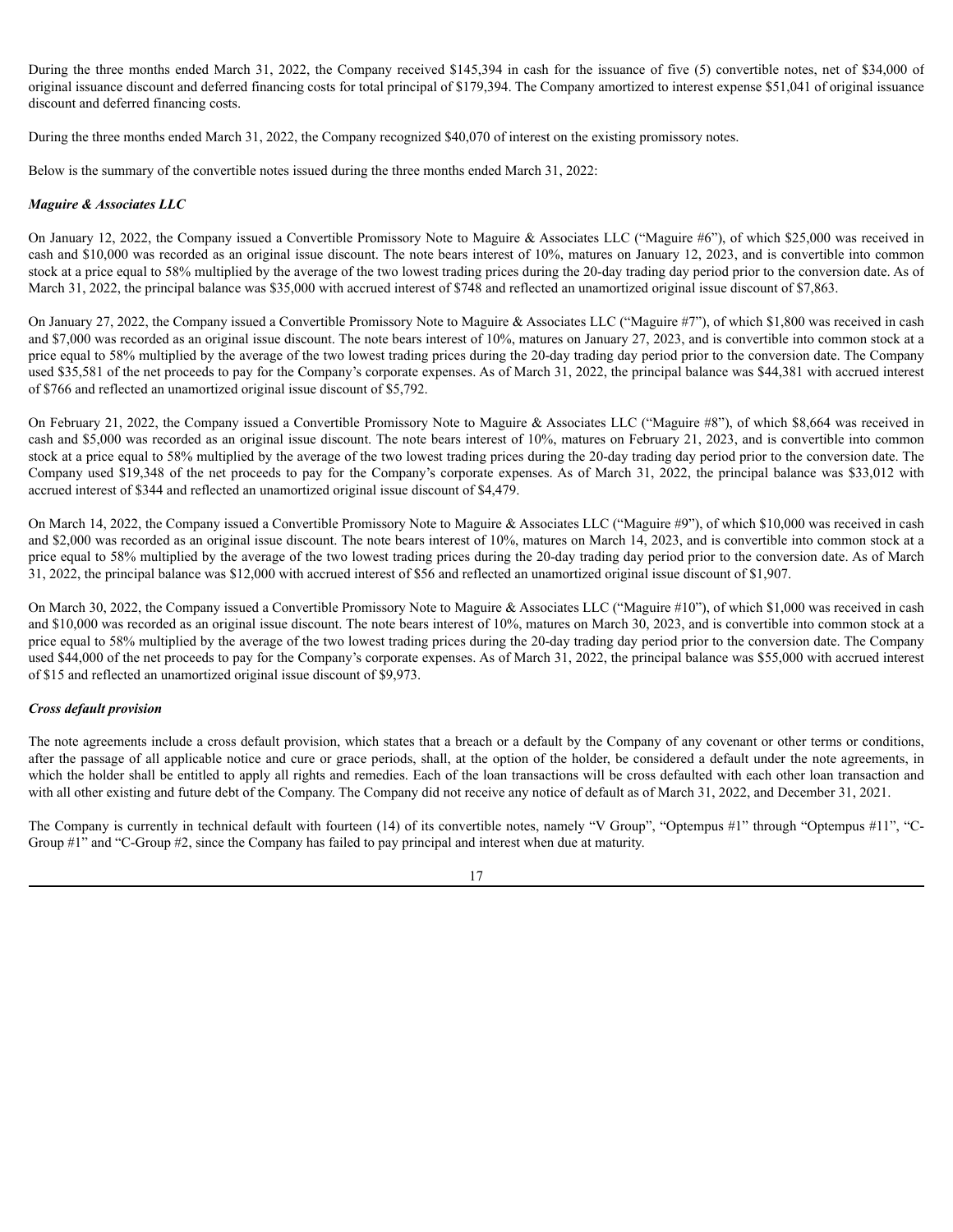Upon the occurrence and continuation of any event of default, certain notes become immediately due and payable in an amount equal to the default amount, defined as 150% times the sum of all outstanding principal and accrued but unpaid interest. The Company has not received any notice of default as of March 31, 2022. The Company has not accrued any default provisions under the terms and conditions of these promissory notes since the amount is not considered material to the financial statements, and probable in the meaning of ASC 450 – Contingencies. As of March 31, 2022, the Company has not received any default notice from the lenders.

#### **NOTE 6 – RELATED PARTY TRANSACTIONS**

#### *Mr. Justin Gonzalez, Chief Executive Of icer, President, Secretary, Treasurer, and Director*

On March 2, 2020, the Company appointed Justin Gonzalez as Chief Executive Officer, President, Secretary, Treasurer, and Director of the Company. The Company and Mr. Gonzalez entered into an employee agreement that includes an annual salary of \$200,000 and \$100,000 to be issued in common stock. Unpaid wages will accrue interest at 6% per annum and may be converted to restricted common stock at fair market value at the time of conversion.

During the three months ended March 31, 2022, the Company accrued wages of \$50,000 and interest of \$5,373 and paid \$15,771 of accrued compensation.

The balance of accrued interest is \$25,716 and \$20,342 as of March 31, 2022, and December 31, 2021, respectively. The balance of accrued compensation is \$370,461 and \$336,232 as of March 31, 2022, and December 31, 2021, respectively.

The Company is periodically advanced non-interest-bearing operating funds from related parties. The advances are due on demand and unsecured. As of March 31, 2022, and December 31, 2021, Mr. Gonzalez advanced \$5,765 and \$5,514 to the Company, which is presented under related party liabilities in the consolidated balance sheets.

### *Mr. Eric Watson, Chief Operating Of icer, and Director*

On March 2, 2020, the Company appointed Eric Watson as Chief Operating Officer and a Director of the Company. The Company and Mr. Watson entered into an employee agreement that includes an annual salary of \$162,000 and \$50,000 to be issued in common stock. Unpaid wages will accrue interest at 6% per annum and may be converted to restricted common stock at fair market value at the time of conversion.

During the three months ended March 31, 2022, the Company accrued wages of \$40,500 and interest of \$2,232 and paid \$0 of accrued compensation.

The balance of accrued interest is \$12,906 and \$10,675 as of March 31, 2022, and December 31, 2021, respectively. The balance of accrued compensation is \$164,803 and \$124,303 as of March 31, 2022, and December 31, 2021, respectively.

#### *Johann Loewen, Director*

On September 21, 2021, the Company appointed Johann Loewen as director of the Company for an initial one-year term. As director of the Company, Johann Loewen is entitled to 5,000 shares of Series A at a stated value of \$10.00 per share. No shares have been issued as of March 31, 2022, but the liability is recorded as stock payable in the Company's balance sheet.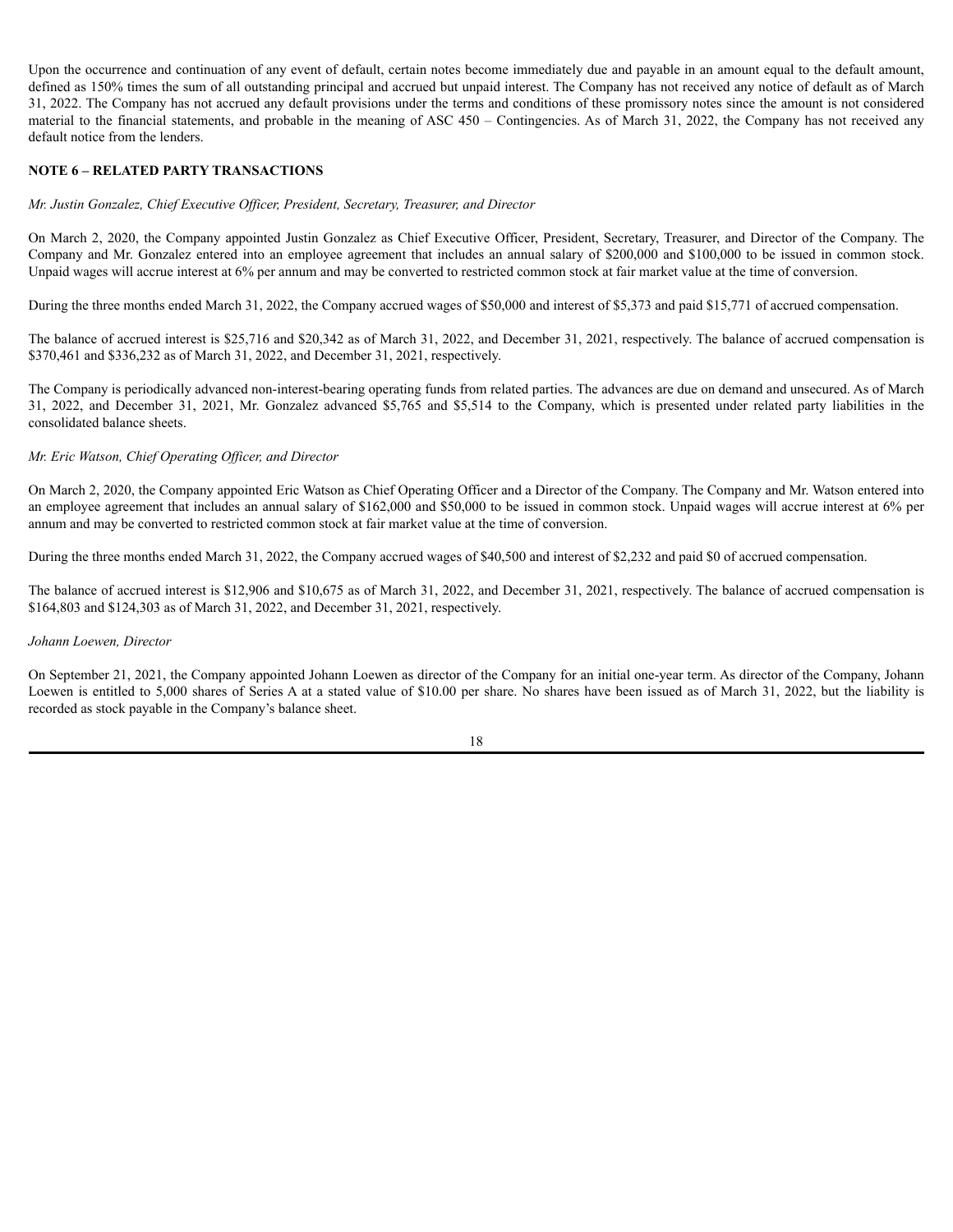#### *Edouard Beaudette, Director*

On October 15, 2021, the Company appointed Edouard Beaudette as director of the Company for an initial one-year term. As director of the Company, Edouard Beaudette is entitled to 5,000 shares of Series A at a stated value of \$10.00 per share. No shares have been issued as of March 31, 2022, but the liability is recorded as stock payable in the Company's balance sheet. Edouard Beaudette also executed a consulting agreement with the Company under which he is entitled to monthly compensation of 1,000 shares of Series A preferred stock per month and \$2,500 in cash. Edouard Beaudette is to implement and manage the Company's strategy, plan and executed product launch. No shares has been issued and no cash has been paid during the three months ended March 31, 2022.

#### **NOTE 7 – SHORT TERM LIABILITIES**

As of March 31, 2022, and December 31, 2021, short term debt was comprised of the following:

|                                     | Original    | Original   | Due        | Interest | March 31  | December 31. |
|-------------------------------------|-------------|------------|------------|----------|-----------|--------------|
|                                     | Note Amount | Note Date  | Date       | Rate     | 2022      | 2021         |
| Carolyn Hamburger (past maturity)   | 100.000     | 12/12/2014 | 12/12/2019 | 10%      | 100,000   | 100,000      |
| Doris Notter (past maturity)        | 10.000      | 12/31/2014 | 12/31/2019 | 15%      | 10.000    | 10.000       |
| <b>Total short-term liabilities</b> |             |            |            |          | \$110,000 | 110.000      |
| Accrued interest                    |             |            |            |          | 30.015    | 29,682       |

On December 12, 2014, the Company's predecessor Matrix received a \$100,000 loan from Carolyn Hamburger at 10% interest evidenced by a note for \$100,000 issued by Matrix. The note matured on December 12, 2019. The note is secured by the Company's emulsification equipment acquired in the Matrix Acquisition. This Note does not convert into securities of the Company. As of March 31, 2022, and December 31, 2021, the note had a principal balance of \$100,000. Accrued interest totaled \$19,141 and \$19,177, as of March 31, 2022, and December 31, 2021, respectively.

During the three months ended March 31, 2022, the Company paid \$2,502 of interest in cast and incurred \$2,466 of interest. This note is currently past maturity, but no notice of default has been received by the Company as of March 31, 2022.

On December 31, 2014, Matrix received a \$10,000 unsecured loan from Doris Notter at 15% interest and a maturity date of December 31, 2019. As of March 31, 2022, and December 31, 2021, the note had a principal balance of \$10,000 and accrued interest of \$10,874 and 10,505, respectively. No payment was made during the three months ended March 31, 2022. This note is currently past maturity, but no notice of default has been received by the Company as March 31, 2022.

#### **NOTE 8 – PREFERRED STOCK**

On March 2, 2020, the Company filed an amendment to the Oklahoma Certificate of Designation to increase the Series A Convertible Preferred Stock, with a par value of \$0.0001 to 20,000,000 shares authorized. The Company's preferred stock at March 31, 2022, consisted of 20,000,000 authorized Series A preferred shares, and 1,000 Series B preferred shares, all with a par value of \$0.0001 per share.

As of March 31, 2022, and December 31, 2021, 6,725,213 and 6,889,410 shares of Series A Preferred Stock were issued and outstanding and 1,000 of Series B Preferred Stock were issued and outstanding, respectively.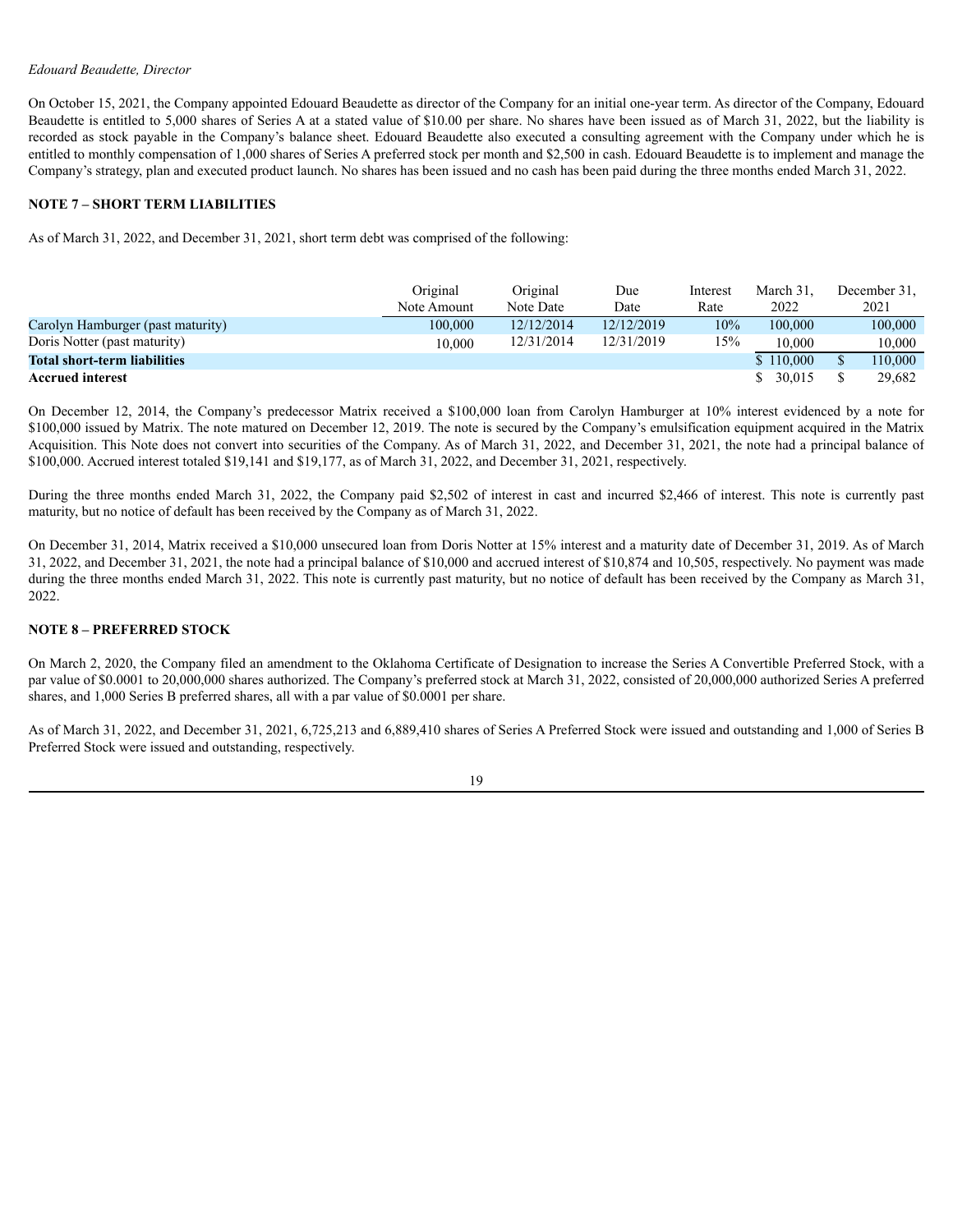#### *Series A*

The Series A preferred stock ("Series A") have no voting rights and have no dividends and in the event of a voluntary or involuntary liquidation, dissolution or winding-up of the Company, each share of Series A has a stated value of \$10 per share. Each share of Series A is convertible to common stock at the closing price of common on the date of conversion.

The Company follows ASC 480-10, "Distinguishing Liabilities from Equity" in its evaluation of the accounting for the Series A Preferred Stock. ASC 480-10- 25-14 requires liability accounting for certain financial instruments, including shares that embody an unconditional obligation to transfer a variable number of shares, provided that the monetary value of the obligation is based solely or predominantly on one of the following three characteristics:

- A fixed monetary amount known at inception.
- Variations in something other than the fair value of the issuer's equity shares; or
- Variations in the fair value of the issuer's equity shares, but the monetary value to the counterparty moves in the opposite direction as the value of the issuer's shares.

The number of shares delivered is determined on the basis of (1) the fixed monetary amount determined as the stated value and (2) the current stock price at settlement, so that the aggregate fair value of the shares delivered equals the monetary value of the obligation, which is fixed or predominantly fixed. Accordingly, the holder is not significantly exposed to gains and losses attributable to changes in the fair value of the Company's equity shares. Instead, the Company is using its own equity shares as currency to settle a monetary obligation.

The Series A Preferred Stock has been classified as a liability in accordance with ASC 480-10 and the Company has elected to record the Series A Preferred Stock at fair value with changes in fair value recorded through earnings.

#### *For the three months ended March 31, 2022*

During the three months ended March 31, 2022, 164,197 shares of Series A Preferred stock were converted to 1,037,674,922 shares of common stock in accordance with the conversion terms.

#### *For the three months ended March 31, 2021*

During the three months ended March 31, 2021, 174,192 shares of Series A Preferred stock were converted to 15,092,546 common shares in accordance with the conversion terms.

During the three months ended March 31, 2021, an aggregate of 12,502,500 shares of Series A was returned to Treasury pursuant to a cancellation agreement.

#### *Series B*

On March 2, 2020, the Company filed an amendment to its Oklahoma Certificate of Designation to reduce Series B Preferred Stock, with a par value of \$0.0001 to 1,000 shares authorized.

Each share of Series B preferred stock ("Series B") is equal to and counted as four (4) times the votes of all of the shares of the Company's common stock. The stated value of Series B is \$0.0001. The Series B have no conversion right, are not entitled to dividends and have no value in the event of any voluntary or involuntary liquidation, dissolution or winding up of the Company.

On March 2, 2020, Justin Gonzalez was issued 1,000 Preferred Series B Shares, pursuant to the Asset Purchase Agreement dated March 2, 2020. There was no activity during the three months ended March 31, 2022.

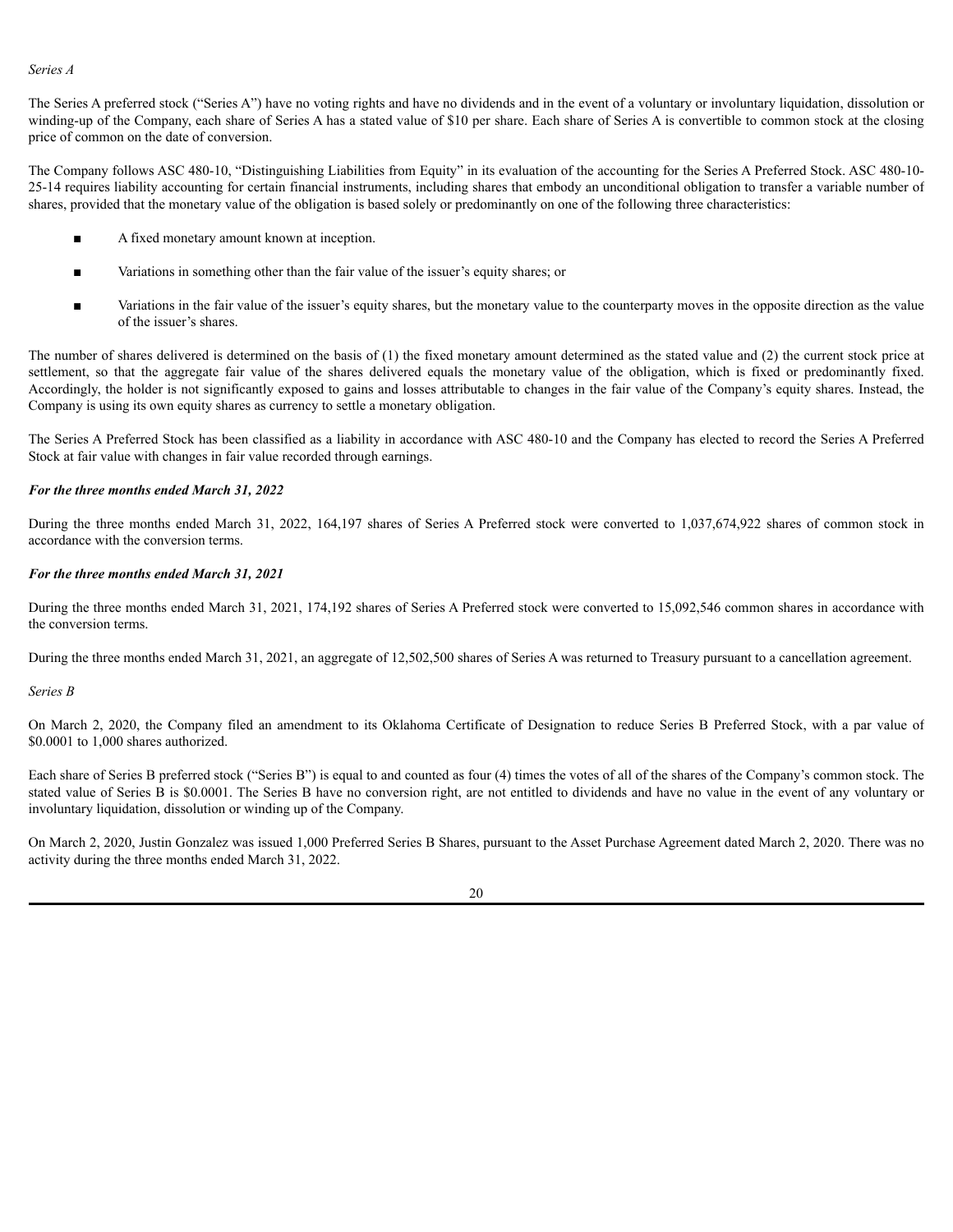#### **NOTE 9 – COMMON STOCK**

The Company's common stock at March 31, 2022, consisted of 30,000,000,000 authorized common shares, 20,000,000 authorized Series A preferred shares, and 1,000 Series B preferred shares, all with a par value of \$0.0001 per share. On March 3, 2022, the Company filed an amended Certificate of incorporation with the Secretary of State of Oklahoma to increase the authorized common shares to 30,000,000,000.

As of March 31, 2022, and December 31, 2021, there were 1,438,186,504 and 400,511,582 shares of common stock issued and outstanding, respectively.

#### *For the three months ended March 31, 2022*

During the three months ended March 31, 2022, 164,197 shares of Series A Preferred stock were converted to 1,037,674,922 shares of common stock in accordance with the conversion terms.

#### *For the three months ended March 31, 2021*

During the three months ended March 31, 2021, 174,192 shares of Series A Preferred stock were converted to 15,092,546 common shares in accordance with the conversion terms.

#### **NOTE 10 – COMMITMENTS AND CONTINGENCIES**

#### **Licensing & Distributions Agreements**

On April 1, 2020, the Company entered into an Exclusive Licensing Agreement with Aqueous Precision, LLC., an Oregon Corporation. The Agreement provides exclusive rights to The Proprietary Formula, developed and owned by Aqueous Precision LLC, who exclusively maintains all rights and privileges. The H+© ingredient at the center of this Agreement is an all-natural whole plant concentrate with suspended cannabinoids in an aqueous solution made from hemp. This ingredient is purposeful as a single product or in combination with other ingredients. The rights are valued at \$3,300,000, based upon a five-year term.

On December 30, 2020, the Exclusive Licensing Agreement dated April 1, 2020, between the Company and Aqueous Precision was terminated by Aqueous Precision. On December 30, 2020, in connection with such termination, the 330,000 shares of Series A Preferred Stock that had been issued to Pamala Wilson, the President of Aqueous Precision, were returned to treasury.

On May 13, 2020, the Company issued 300,000 shares of Series A Preferred Stock, valued at \$3,000,000 to Anthony Super, the President of C Group, Inc., pursuant to the terms of a five year exclusive distribution agreement entered into between the Company and C Group, Inc.

#### **Employee Agreements**

*Mr. Justin Gonzalez, Chief Executive Of icer, President, Secretary, Treasurer, and Director*

On March 2, 2020, the Company appointed Justin Gonzalez as Chief Executive Officer, President, Secretary, Treasurer, and Director of the Company. The Company and Mr. Gonzalez entered into an employee agreement that includes an annual salary of \$200,000. Earned but unpaid wages will accrue interest at 6% per annum and may be converted to restricted common stock of the Company at fair market value at the time of conversion.

The accrued wages and accrued salary totaled \$396,177 and \$336,232 as of March 31, 2022, and December 31, 2021, respectively.

#### *Mr. Eric Watson, Chief Operating Of icer and Director*

On March 2, 2020, the Company appointed Eric Watson as Chief Operating Officer and a Director of the Company. The Company and Mr. Watson entered into an employee agreement that includes an annual salary of \$162,000. Earned but unpaid wages will accrue interest at 6% per annum and may be converted to restricted common stock of the Company at fair market value at the time of conversion.

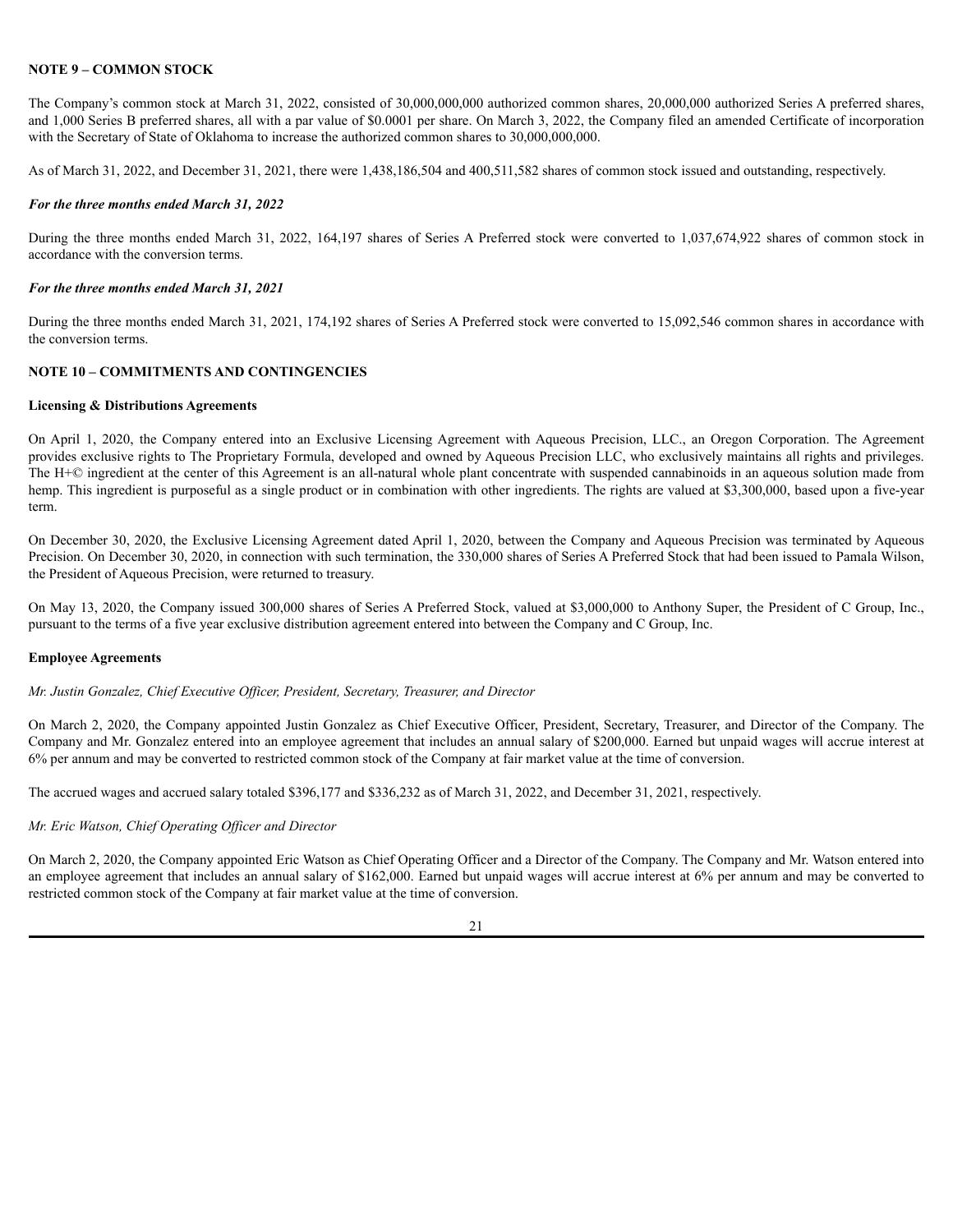The accrued wages and accrued salary totaled \$177,710 and \$124,303 as of March 31, 2022, and December 31, 2021, respectively.

#### **Lease**

On January 1, 2020, the Company entered into a commercial lease for approximately 7,800 square feet of space, located in the Wolf Creek Industrial Building in Grass Valley, California. The lease has a term of five years, from January 1, 2020, through December 31, 2025, with a monthly rent of \$4,000. The Company also leases a product production and water bottling facility in Grants Pass, Oregon on a month-to-month basis at a cost of \$2,000 per month.

On September 29, 2021, the Company terminated its commercial lease which began on January 1, 2020, and entered into a new lease agreement with Badger One, LLC. On October 1, 2021, the company entered into a commercial lease for approximately 2,400 square feet of space, located at 13340 Grass Valley Ave, Units C&D, Grass Valley, CA 95945. The lease has a term of one year, from October 1, 2021, through September 30, 2022, with a monthly rent of \$1,824.

#### **NOTE 11 – SUBSEQUENT EVENTS**

Subsequent to March 31, 2022, the Company converted 38,371 Series A preferred stock into 428,567,857 shares of common stock, in accordance with the conversion terms.

#### <span id="page-22-0"></span>**Item 2. Management's Discussion and Analysis of Financial Condition and Results of Operations.**

#### **General Overview**

We are an innovative bioscience company that has developed an effective germ fighter, DiOx+, a disinfectant sterilizer that kills 99.99% of harmful pathogens without dangerous toxic exposure to the user or the environment. Our  $DiOx+$  is an activated chlorine dioxide (Cl02) broad spectrum disinfectant that kills dangerous pathogens with no residual toxicity. It protects the environment and human health from viruses, bacteria and harmful by-products left by other cleaning sanitizers, without a harsh smell or skin irritation. Our proprietary chemical formulas and processes make DiOx+ ideal for sterilizing mission critical, high value medical equipment and disinfecting air and surfaces in laboratory and hospital environments. DiOx+ helps protect agricultural crops from disease and other pathogens like mold and fungus. It is used in water treatment plants, and helps reduce operational costs in warehousing, distribution centers, and ecommerce support facilities.

#### **Results of Operations for the Three Months Ended March 31, 2022, and 2021**

|                        |    | For the Three Months<br>ended March 31, |              |             |                   |             |
|------------------------|----|-----------------------------------------|--------------|-------------|-------------------|-------------|
|                        |    | 2021<br>2022                            |              | Change (\$) | Change $(\%)$     |             |
| Revenue                | \$ | 25,451                                  | $\mathbb{S}$ | 20,236      | 5,215             | 25.8%       |
| Cost of revenue        |    | 8,285                                   |              | 12,115      | (3,830)           | $(31.6)\%$  |
| Gross profit           |    | 17,166                                  |              | 8,121       | 9,045             | 111.4%      |
| Operating expenses     |    | 606,533                                 |              | 372,649     | 233,884           | 62.8%       |
| Loss from operations   |    | (589, 367)                              |              | (364, 528)  | (224, 839)        | $(61.6)\%$  |
| Other income (expense) |    | (3,978,168)                             |              | 968,474     | (4,946,642)       | $(510.8)\%$ |
| Net loss               |    | (4, 567, 535)                           | $\mathbf{s}$ | 603,946     | (5,171,481)<br>\$ | $(856)$ %   |
|                        | 22 |                                         |              |             |                   |             |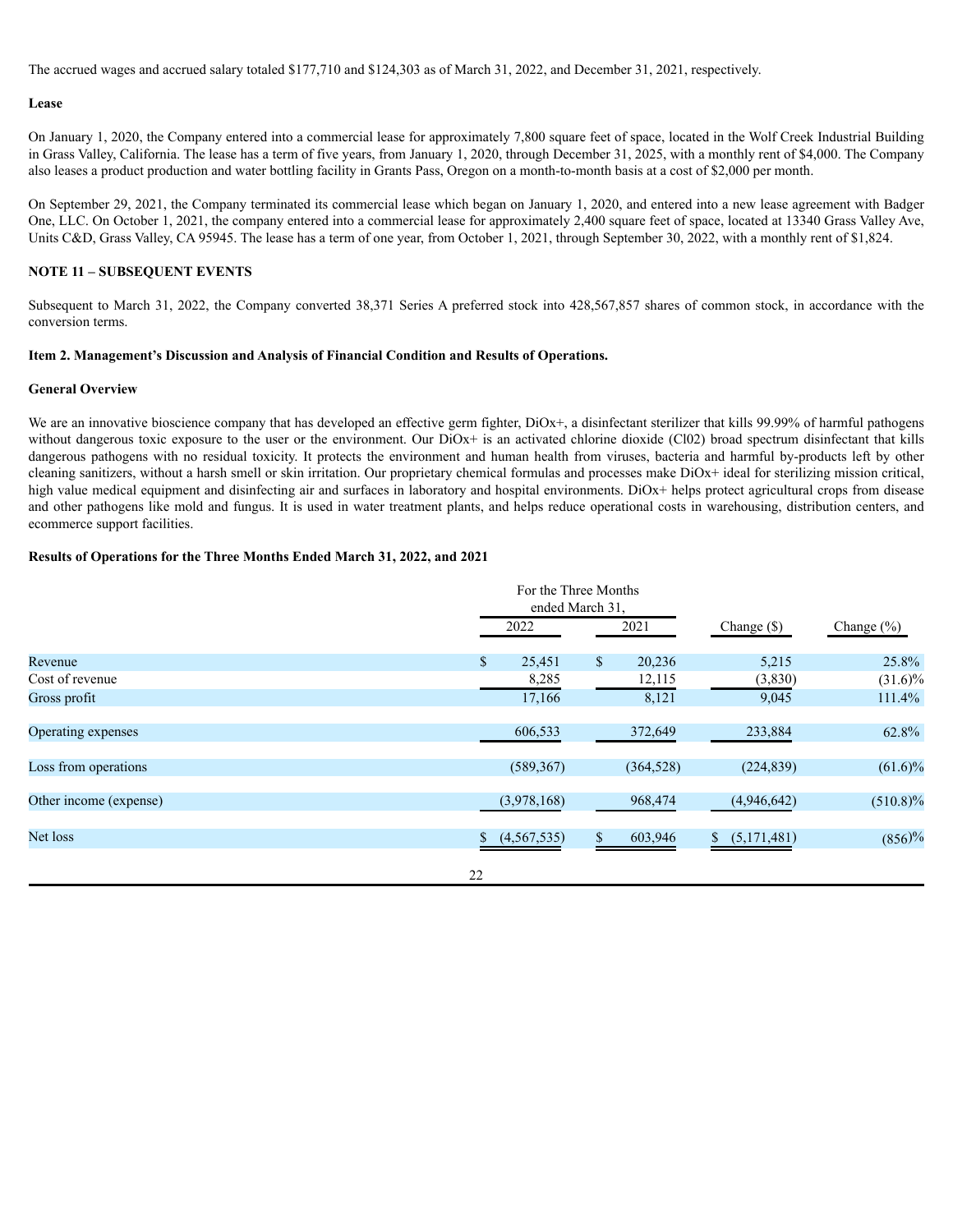#### *Revenue*

Revenue increased by \$5,215 or 25.8% from the previous year to \$25,451 during the three months ended March 31, 2022, compared to \$20,236 during the previous period. The increase was due to the recovery from the negative impact of the COVID-19 outbreak in March 2020.

#### *Cost of Revenue*

The Company's cost of sales was \$8,285 for the three months ended March 31, 2022, a decrease of \$3,830 or approximately 31.6%, compared to \$12,115 for the three months ended March 31, 2021. The decrease in cost of revenue is due to improved productivity and reduced costs.

#### *Operating Expenses*

Operating expenses for the three months ended March 31, 2022, and 2021, were \$606,533 and \$372,649, respectively. The increase was primarily attributable to an increase in share-based compensation expense by approximately \$175,000 resulting from the fair value of shares of common stock issued pursuant to consulting agreements and general and administrative expenses by approximately \$28,000 associated with the preparation of reports relating to being a public company and accounting fees.

#### *Other Expense*

Other expense for the three months ended March 31, 2022, was \$3,978,168, compared to other income of \$968,474 for the three months ended March 31, 2022.

Other expense for the three months ended March 31, 2022, consisted of \$2,479,279 of expense resulting from the change in fair value of derivatives, \$368,294 of interest expense, and \$1,130,595 of loss on Series A Preferred Stock conversion to common stock.

Other income for the three months ended March 31, 2021, consisted of \$1,904,288 of income resulting from the change in fair value of derivatives, \$225,881 of interest expense, and \$709,933 of loss on Series A Preferred Stock conversion to common stock.

#### *Net Loss*

Net loss for the three months ended March 31, 2022, was \$4,567,535, compared to a net income of \$603,946 for the three months ended March 31, 2021. The increase in our net loss resulted from the changes outlined above.

#### **Liquidity and Capital Resources**

Our working capital deficiency as of March 31, 2022, and December 31, 2021, was as follows:

|                         | March 31. |                | December 31. |                |  |
|-------------------------|-----------|----------------|--------------|----------------|--|
|                         |           | 2022           |              | 2021           |  |
| <b>Current Assets</b>   |           | 73.921         |              | 127,104        |  |
| Current Liabilities     |           | \$73,080,066   |              | \$71.626.880   |  |
| Working Capital Deficit |           | \$(73,006,145) |              | \$(71,499,776) |  |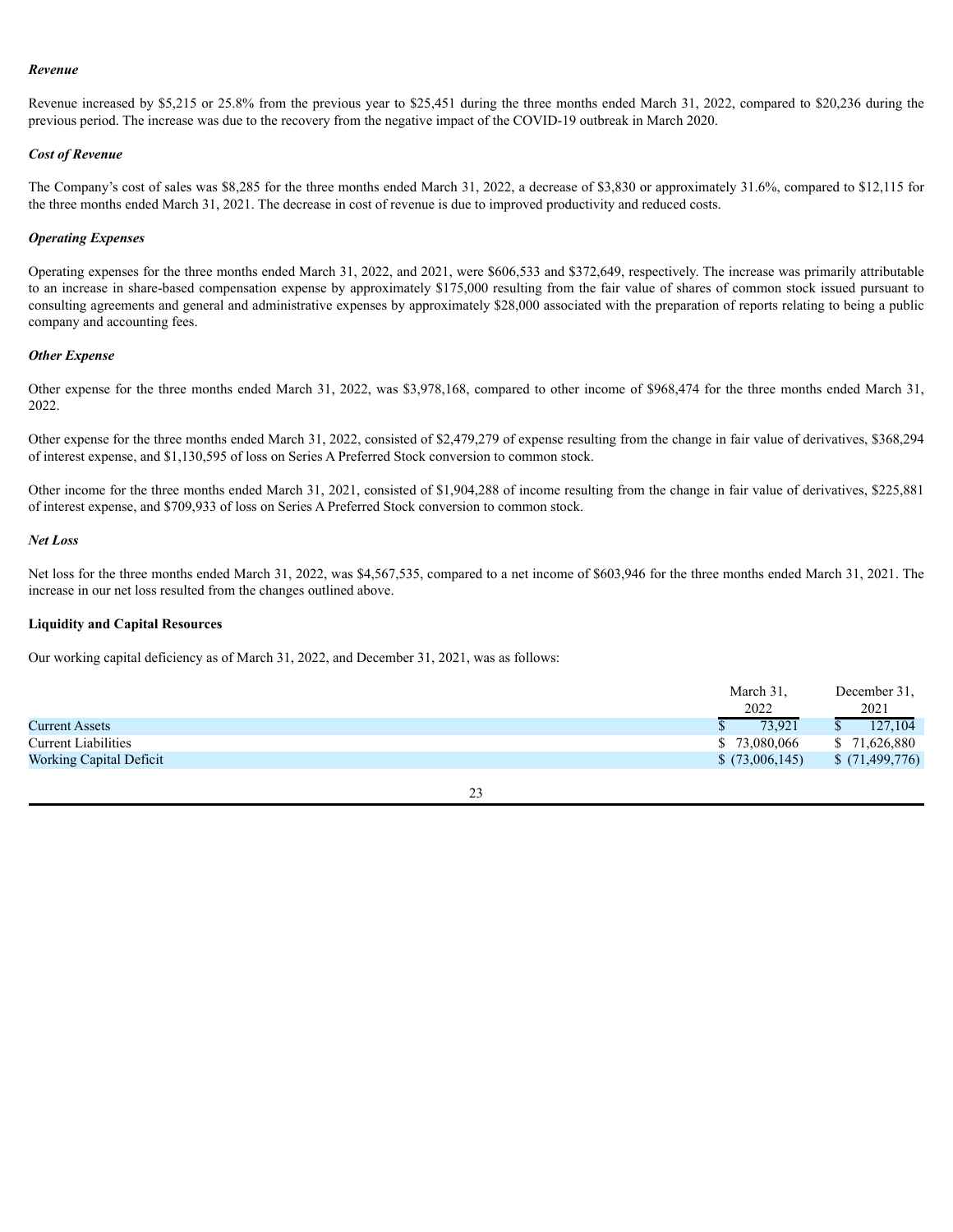The overall working capital deficit increased from \$71,499,776 at December 31, 2021, to \$73,006,145 at March 31, 2022. The current liabilities primarily consist of loans payable, convertible notes payable, derivative liability from the bifurcated conversion feature embedded in the hybrid debt instruments, related party liabilities, and liability-classified Series A Preferred Stock. The increase in working capital deficit is mainly attributable to an increase in the fair value of the derivative liability and the conversion of Series A Preferred Stock to common stock during the three months ended March 31, 2022.

The following is selected information from the statements of cash flow for the three months ended March 31, 2022, and 2021:

|                                               | March 31. |           | March 31.                     |  |
|-----------------------------------------------|-----------|-----------|-------------------------------|--|
|                                               |           | 2022      | 2021                          |  |
| Cash used in Operating Activities             |           | (151.165) | (214,820)                     |  |
| Cash used in Investing Activities             |           | (14.914)  | $\overbrace{\phantom{13333}}$ |  |
| Cash provided by Financing Activities         |           | 145.394   | 239,378                       |  |
| Net (decrease) Increase in Cash During Period |           | (20.685)  | 24,558                        |  |

#### **Going Concern**

Since January 1, 2022, and through March 31, 2022, the Company has raised approximately \$0.1 million in debt transactions. These funds have been used to fund on-going corporate operations. Our accompanying financial statements have been prepared assuming the Company will continue as a going concern, which contemplates realization of assets and the satisfaction of liabilities in the normal course of business for the twelve-month period following the date of these financial statements. Our cash on hand at March 31, 2022 was approximately \$2,700. The Company has incurred substantial losses since inception. Its current liabilities exceed its current assets and available cash is not sufficient to fund expected future operations. The Company is contemplating raising additional capital through debt and equity in order to continue the funding of its operations, which may have the effect of diluting the holdings of existing shareholders. However, there is no assurance that the Company can raise sufficient funds or generate sufficient revenues to pay its obligations as they become due, which raises substantial doubt about our ability to continue as a going concern.

The ability of the Company to continue as a going concern is dependent on the Company's ability to raise additional capital and implement its business plan.

The Company requires additional capital to fully execute its marketing program and fund its current operations and development. Presently we are relying on raising additional funding to meet operational shortfalls. There can be no assurance that continued funding will be available on satisfactory terms. We intend to raise additional capital through the sale of equity, loans, or other short-term financing options.

#### **Off-Balance Sheet Arrangements**

We have no significant off-balance sheet arrangements that have or are reasonably likely to have a current or future effect on our financial condition, revenues or expenses, results of operations, liquidity, capital expenditures or capital resources that are material to stockholders.

#### **Seasonality**

Management does not believe that our current business segment is seasonal to any material extent.

#### **Critical Accounting Polices**

There have been no material changes to our critical accounting policies, as compared to the critical accounting policies and significant judgments and estimates disclosed in our Annual Report on Form 10-K for the year ended December 31, 2021, filed with the SEC on April 14, 2022.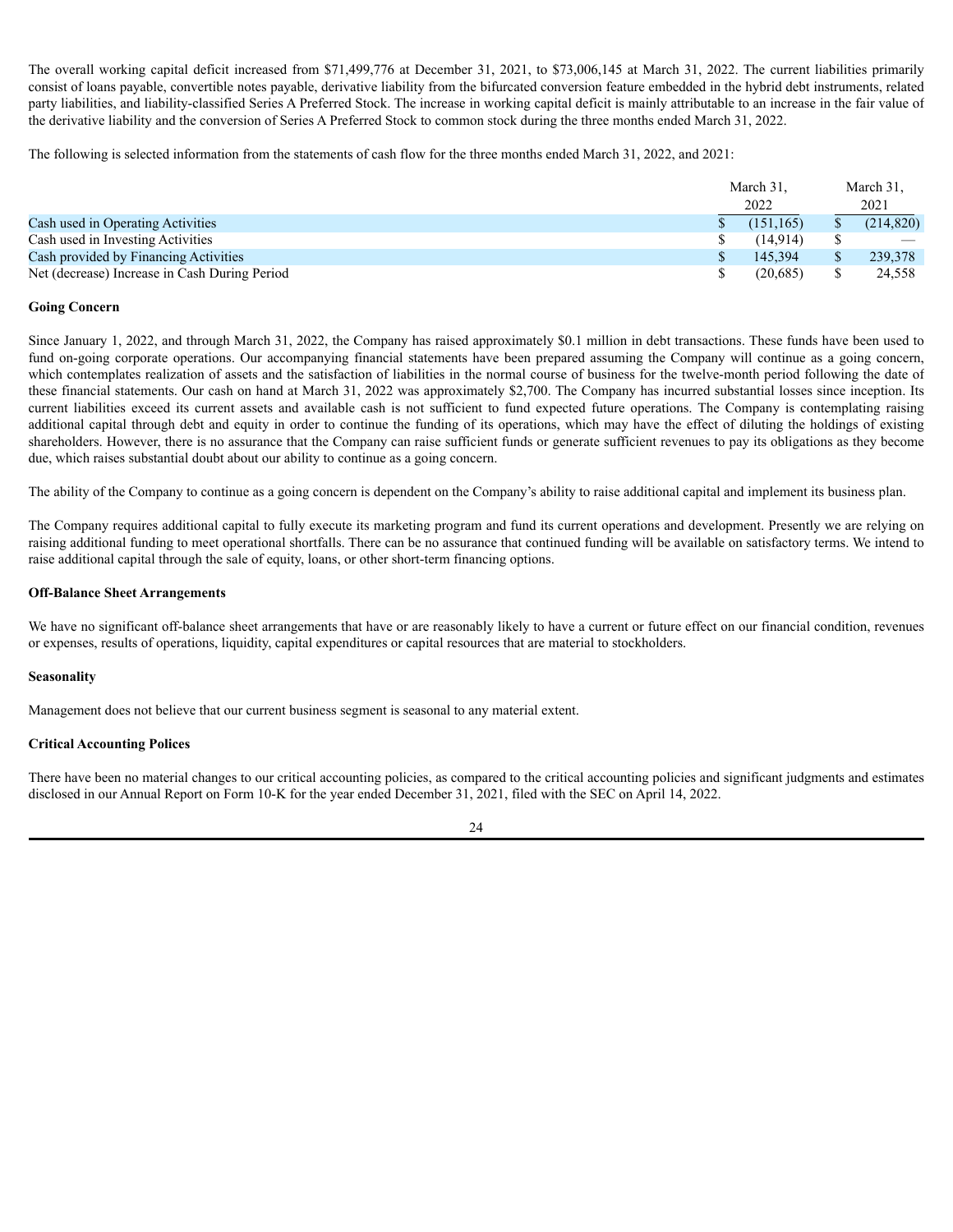#### **Contingencies**

For a discussion of contingencies, see Note 10, Commitments and Contingencies, to the Notes to the Consolidated Financial Statements in "Part I, Item 1. Consolidated Financial Statements (Unaudited)" of the Quarterly Report.

#### **Off-balance Sheet Arrangements**

During the period ended March 31, 2022, we have not engaged in any off-balance sheet arrangements.

#### **Recent Accounting Pronouncements**

For a listing of our new and recently adopted accounting standards, See Note 2, Summary of Significant Accounting Policies, to the note to the consolidated financial statements in "Part I, Item 1. Consolidated Financial Statements (Unaudited)" of this Quarterly Report.

#### **Item 3. Quantitative and Qualitative Disclosures about Market Risk**

Not required under Regulation S-K for "smaller reporting companies."

#### **Item 4. Controls and Procedures**

The Company's Principal Executive Officer and Principal Financial Officer (the Certifying Officers) are responsible for establishing and maintaining disclosure controls and procedures for the Company. An evaluation of the effectiveness of our disclosure controls and procedures (as defined in Rules 13a-15(e) or 15d-15(e) under the Securities Exchange Act of 1934) was carried out by us under the supervision and with the participation of our Certifying Officers. Based upon that evaluation, our Certifying Officers have concluded that as of March 31, 2022, our disclosure controls and procedures, that are designed to ensure (i) that information we are required to disclose in reports that we file or submit under the Securities Exchange Act of 1934, as amended, is recorded, processed, summarized and reported within the time periods specified in the Securities and Exchange Commission's rules and forms, and (ii) that such information is accumulated and communicated to management, including our Certifying Officers, in order to allow timely decisions regarding required disclosure, were not effective.

As of March 31, 2022, based on evaluation of these disclosure controls and procedures, management concluded that our disclosure controls and procedures were not effective. We will be required to expend time and resources hiring and engaging additional staff and outside consultants with the appropriate experience to remedy the weaknesses described below. We cannot assure you that management will be successful in locating and retaining appropriate candidates or that newly engaged staff or outside consultants will be successful in remedying material weaknesses thus far identified or identifying material weaknesses in the future.

A material weakness is a control deficiency (within the meaning of the Public Company Accounting Oversight Board (PCAOB) Auditing Standard No. 2) or combination of control deficiencies that result in more than a remote likelihood that a material misstatement of the annual or interim financial statements will not be prevented or detected. Management has identified the following two material weaknesses which have caused management to conclude that as of March 31, 2022, our disclosure controls and procedures were not effective at the reasonable assurance level:

1. We do not have written documentation of our internal control policies and procedures. Written documentation of key internal controls over financial reporting is a requirement of Section 404 of the Sarbanes-Oxley Act which is applicable to us for the three months ended March 31, 2022. Management evaluated the impact of our failure to have written documentation of our internal controls and procedures on our assessment of our disclosure controls and procedures and has concluded that the control deficiency that resulted represented a material weakness.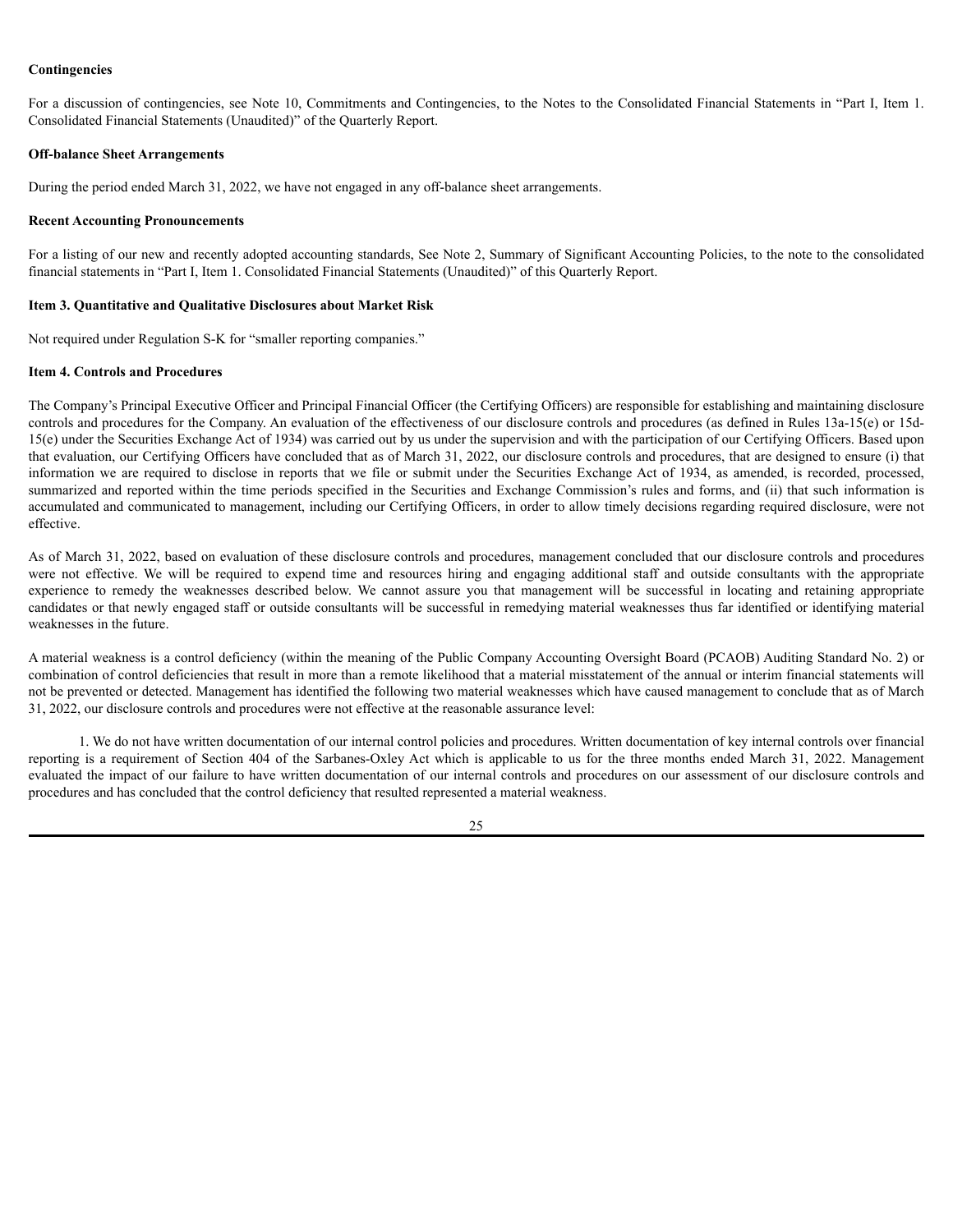2. We do not have sufficient segregation of duties within accounting functions, which is a basic internal control. Due to our size and nature, segregation of all conflicting duties may not always be possible and may not be economically feasible. However, to the extent possible, the authorization of transactions, the custody of assets and the recording of transactions should be performed by separate individuals. The recording of transactions function is maintained by a third-party consulting firm whereas authorization and custody remains under the Company's Chief Executive Officer's responsibility. Management evaluated the impact of our failure to have segregation of duties on our assessment of our disclosure controls and procedures and has concluded that the control deficiency that resulted represented a material weakness.

To address these material weaknesses, management performed additional analyses and other procedures to ensure that the financial statements included herein fairly present, in all material respects, our financial position, results of operations and cash flows for the periods presented.

#### *Changes in Internal Control over Financial Reporting*

There has been no change to our internal control over financial reporting during our most recent fiscal quarter that has materially affected, or is reasonably likely to materially affect, our internal control over financial reporting.

#### **PART II — OTHER INFORMATION**

#### <span id="page-26-0"></span>**Item 1. Legal Proceedings**

We are not a party to any pending legal proceeding. We are not aware of any pending legal proceeding to which any of our officers, directors, or any beneficial holders of 5% or more of our voting securities are adverse to us or have a material interest adverse to us.

#### **Item 1A. Risk Factors**

We are a smaller reporting company as defined by Rule 12b-2 of the Exchange Act and are not required to provide the information under this item.

#### <span id="page-26-1"></span>**Item 2. Unregistered Sales of Equity Securities and Use of Proceeds**

During the three months ended March 31, 2022, the Company issued an aggregate of 1,037,674,922 shares of common stock pursuant to the conversion of 164,197 Series A Preferred stock.

#### *Item 3. Defaults upon Senior Securities*

None.

<span id="page-26-2"></span>*Item 4. Mine Safety Disclosures*

Not Applicable.

#### *Item 5. Other Information*

None.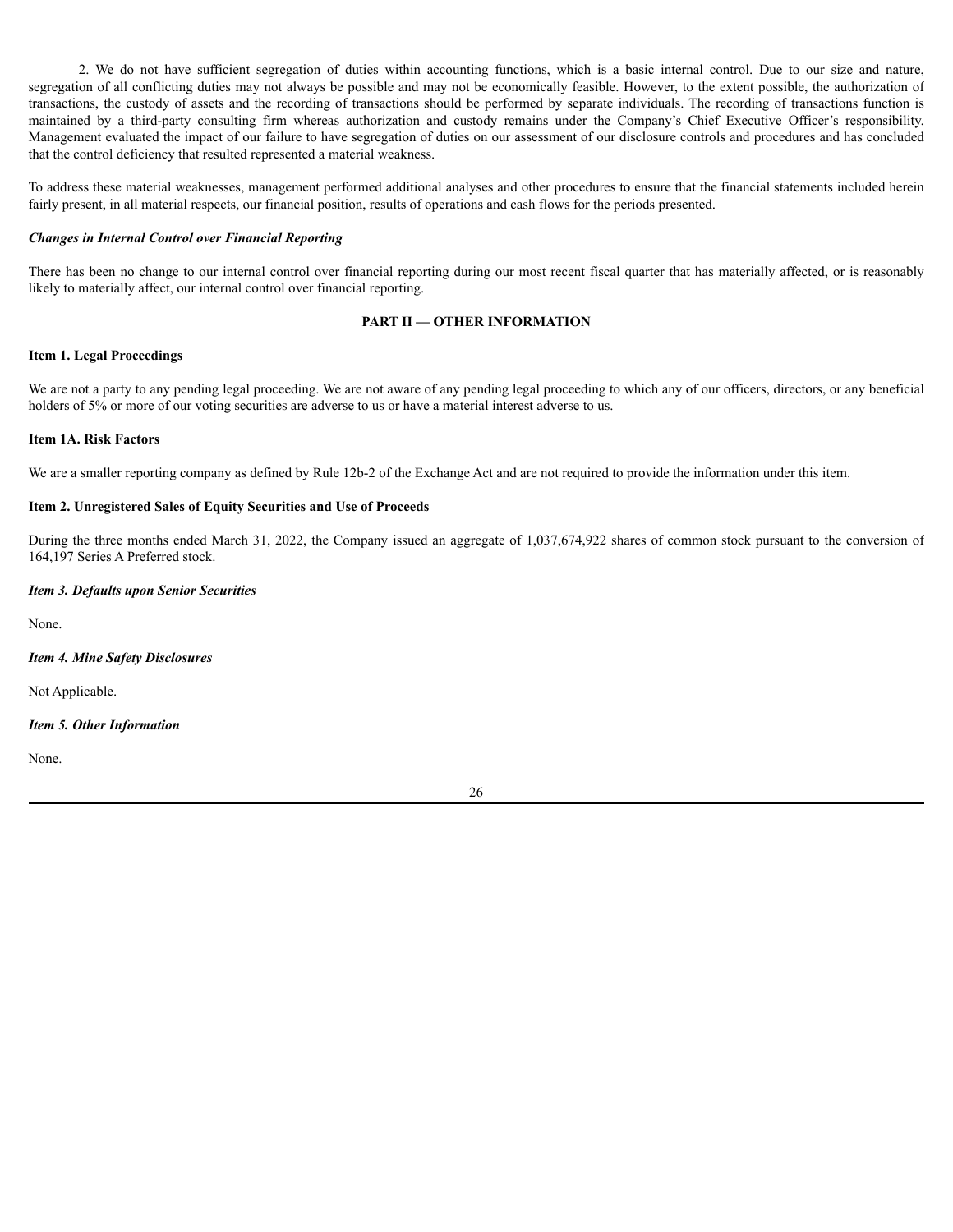#### <span id="page-27-0"></span>*Item 6. Exhibits*

| Exhibit No.              | <b>Description</b>                                                                                                                                                                        |
|--------------------------|-------------------------------------------------------------------------------------------------------------------------------------------------------------------------------------------|
| $31.1*$                  | Certification of Principal Executive Officer and Principal Financial Officer, pursuant to 18 U.S.C. Section 1350 as adopted pursuant to Section<br>302 of the Sarbanes-Oxley Act of 2002. |
| $32.1**$                 | Certification of Principal Executive Officer and Principal Financial Officer, pursuant to 18 U.S.C. Section 1350 as adopted pursuant to Section<br>906 of the Sarbanes-Oxley Act of 2002. |
| 101                      | The following materials from the Company's Quarterly report for the period ended March 31, 2022, formatted in Extensible Business Reporting<br>Language (XBRL).                           |
| 101.INS                  | Inline XBRL Instance Document                                                                                                                                                             |
| 101.SCH                  | Inline XBRL Taxonomy Extension Schema Document                                                                                                                                            |
| 101.CAL                  | Inline XBRL Taxonomy Extension Calculation Linkbase Document                                                                                                                              |
| 101.DEF                  | Inline XBRL Taxonomy Extension Definition Linkbase Document                                                                                                                               |
| $101$ .LAB               | Inline XBRL Taxonomy Extension Label Linkbase Document                                                                                                                                    |
| 101.PRE                  | Inline XBRL Taxonomy Extension Presentation Linkbase Document                                                                                                                             |
| 104                      | Cover Page Interactive Data File (embedded within the Inline XBRL document)                                                                                                               |
| $\ast$<br>Filed Herewith |                                                                                                                                                                                           |
| **                       | Furnished Herewith                                                                                                                                                                        |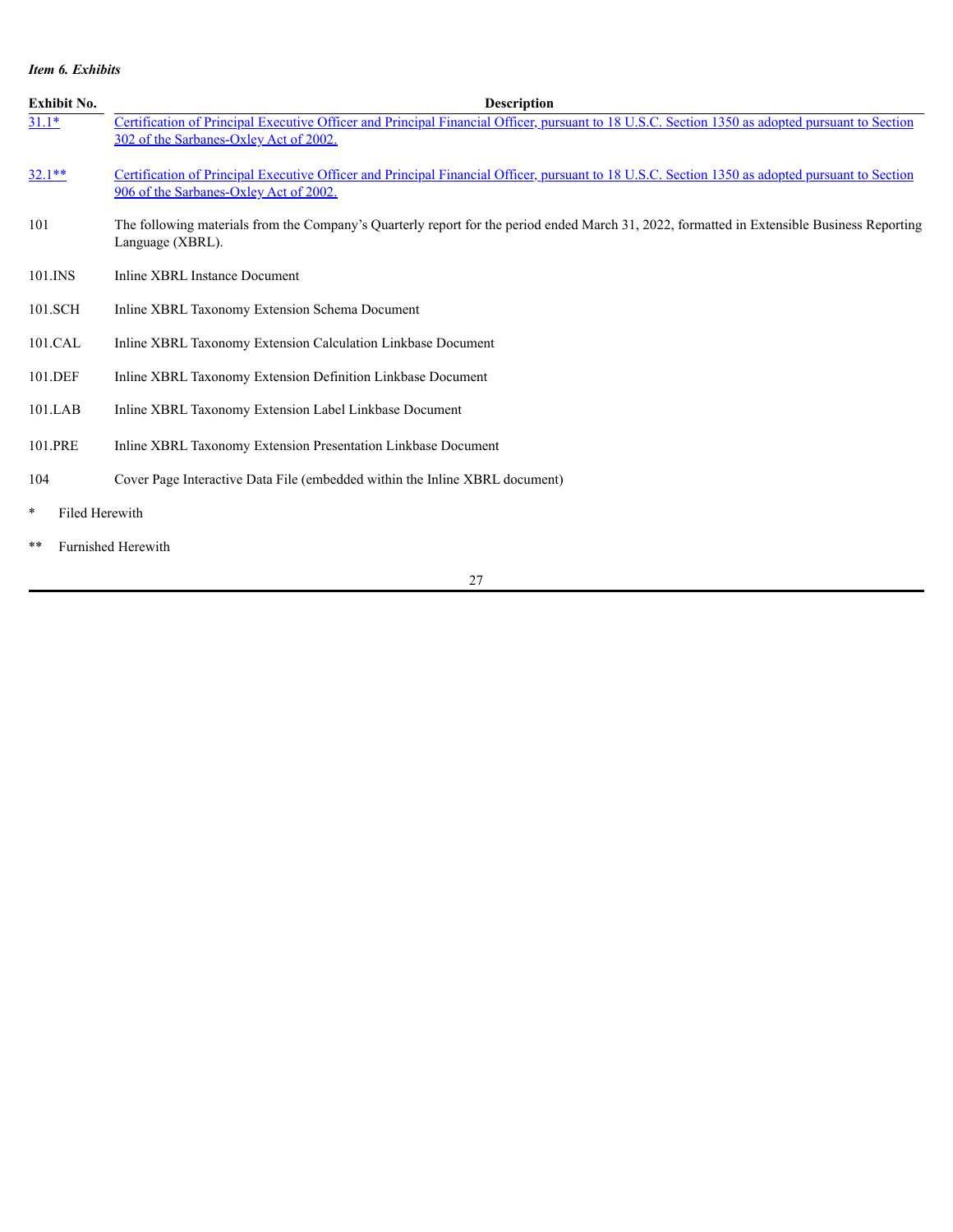#### <span id="page-28-0"></span>**SIGNATURES**

Pursuant to the requirements of the Securities Exchange Act of 1934, the registrant has duly caused this report to be signed on its behalf by the undersigned thereunto duly authorized.

| <b>Signature</b>    | Title                                                                                 | Date         |  |  |  |
|---------------------|---------------------------------------------------------------------------------------|--------------|--|--|--|
| /s/ Justin Gonzalez | President, Chief Executive Officer, Secretary, Treasurer and Chairman of<br>the Board | May 16, 2022 |  |  |  |
| Justin Gonzalez     | (Principal Executive, Financial and Accounting Officer)                               |              |  |  |  |
|                     | 28                                                                                    |              |  |  |  |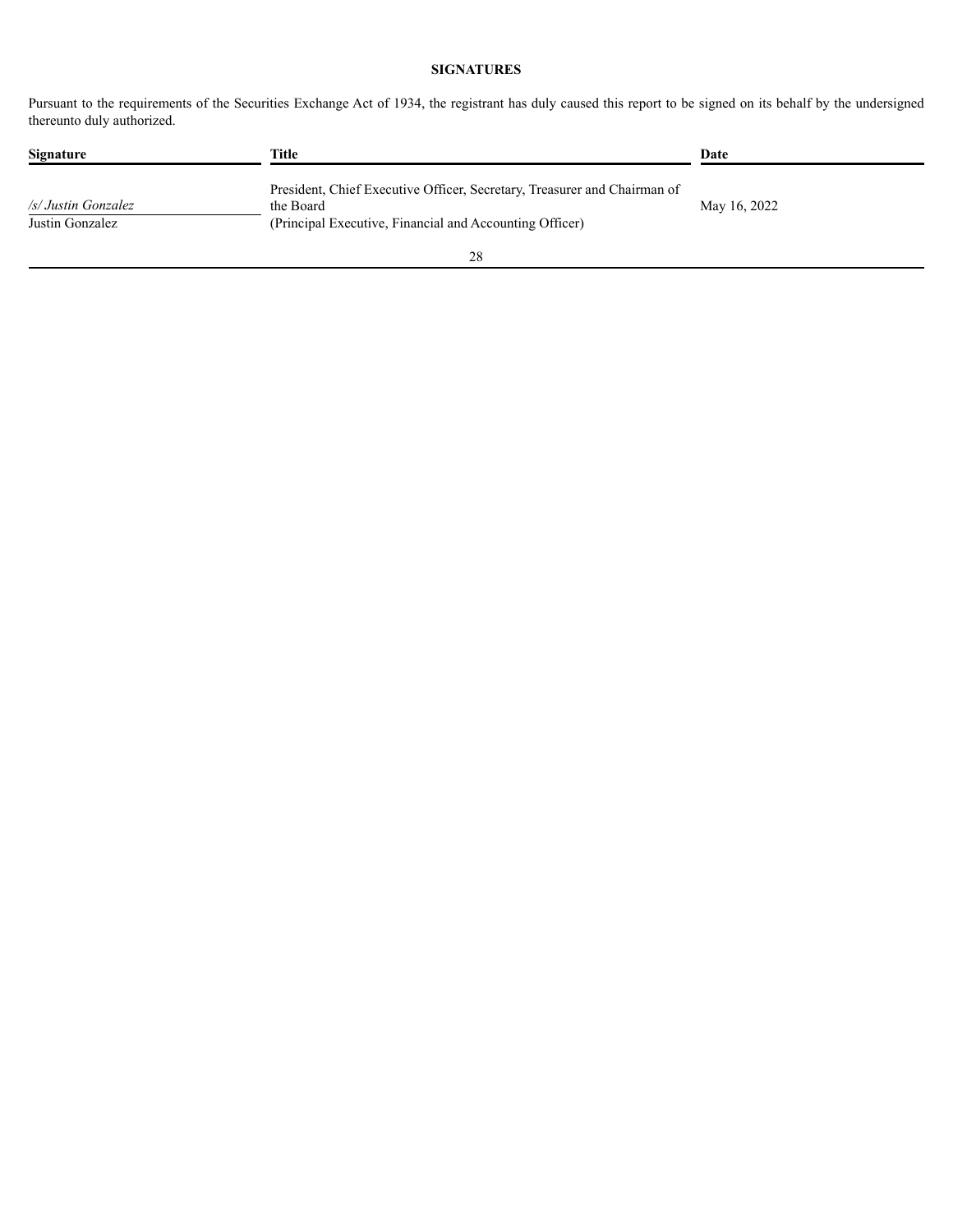#### **Certification of Principal Executive Officer and Principal Financial Officer Pursuant to 18 U.S.C. 1350 (Section 302 of the Sarbanes-Oxley Act of 2002)**

<span id="page-29-0"></span>I, Justin Gonzalez, certify that:

1. I have reviewed this quarterly report on Form 10-Q of Boon Industries, Inc. (the "Company").

2. Based on my knowledge, this report does not contain any untrue statement of a material fact or omit to state a material fact necessary to make the statements made, in light of the circumstances under which such statements were made, not misleading with respect to the period covered by this report.

3. Based on my knowledge, the financial statements, and other financial information included in this report, fairly present in all material respects the financial condition, results of operations and cash flows of the Company as of, and for, the periods presented in this report.

4. I am responsible for establishing and maintaining disclosure controls and procedures (as defined in Exchange Act Rules 13a-15(e) and 15d-15(e)) and internal control over financial reporting (as defined in the Exchange Act Rules 13a-15(f) and 15d-15(f)) for the Company and have:

a) designed such disclosure controls and procedures or caused such disclosure controls and procedures to be designed under our supervision, to ensure that material information relating to the Company, including its consolidated subsidiaries, is made known to us by others within those entities, particularly during the period in which this report is being prepared.

b) designed such internal control over financial reporting or caused such internal control over financial reporting to be designed under our supervision, to provide reasonable assurance regarding the reliability of financial reporting and the preparation of financial statements for external purposes in accordance with generally accepted accounting principles.

c) evaluated the effectiveness of the Company's disclosure controls and procedures and presented in this report our conclusions about the effectiveness of the disclosure controls and procedures, as the end of the period covered by this report based on such evaluation; and

d) disclosed in this report any change in the Company's internal control over financial reporting that occurred during the Company's most recent fiscal quarter that has materially affected, or is reasonably likely to materially affect, the Company's internal control over financial reporting; and

5. I have disclosed, based on the most recent evaluation of internal control over financial reporting, to the Company's auditors and the audit committee of the Company's board of directors (or persons performing the equivalent function):

a) all significant deficiencies and material weaknesses in the design or operation of internal controls over financial reporting which are reasonably likely to adversely affect the Company's ability to record, process, summarize and report financial information; and

b) any fraud, whether or not material, that involves management or other employees who have a significant role in the Company's internal controls over financial reporting.

Date May 16, 2022

*/s/ Justin Gonzalez*

Justin Gonzalez President, Chief Executive Officer, Secretary, Treasurer and Chairman of the Board